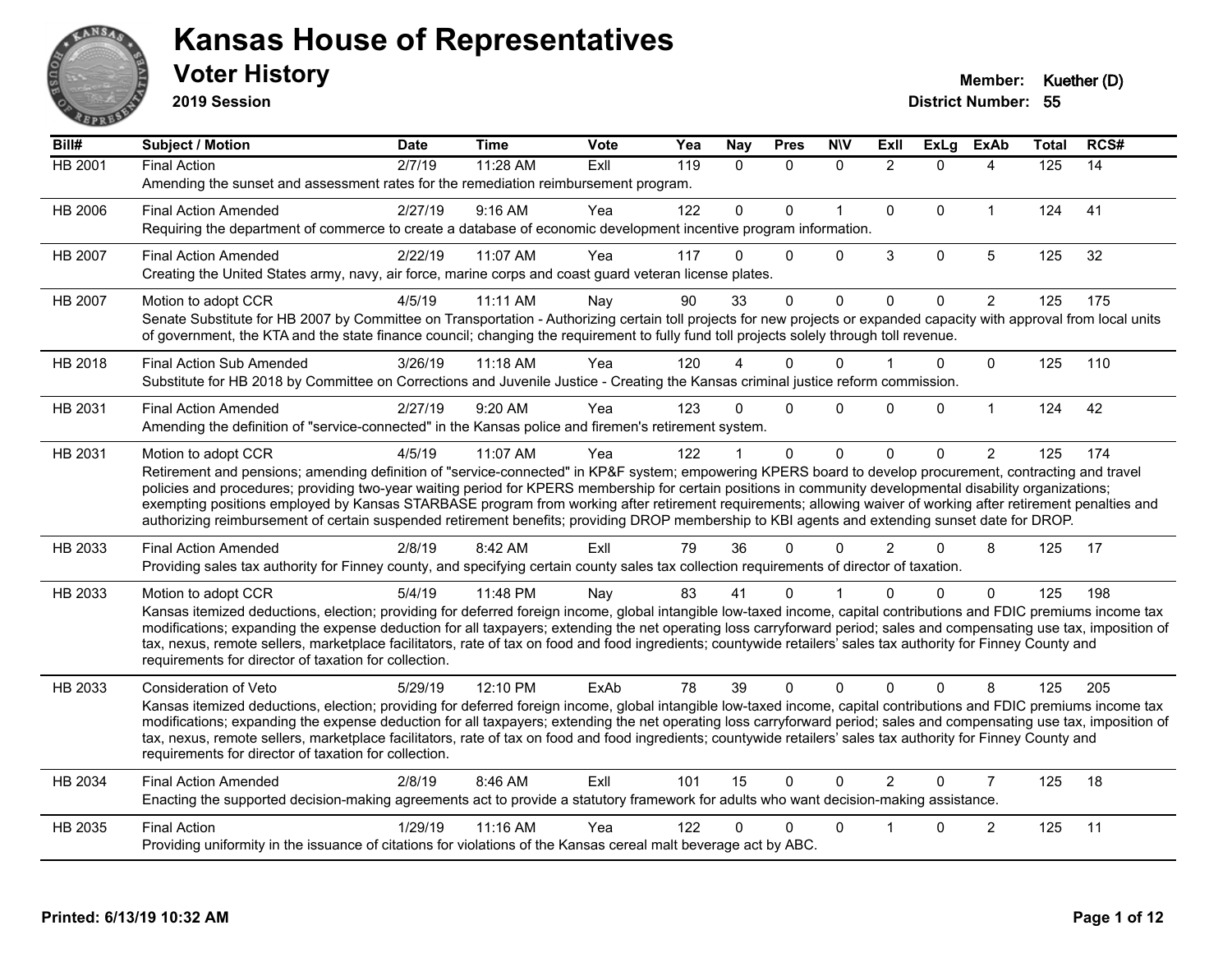

**2019 Session**

#### **Voter History Member: Kuether (D)**

| Bill#          | <b>Subject / Motion</b>                                                                                                                                          | <b>Date</b> | <b>Time</b> | <b>Vote</b> | Yea | <b>Nay</b>     | <b>Pres</b>  | <b>N\V</b>   | <b>Exll</b>    | ExLg         | <b>ExAb</b>    | <b>Total</b>   | RCS#             |
|----------------|------------------------------------------------------------------------------------------------------------------------------------------------------------------|-------------|-------------|-------------|-----|----------------|--------------|--------------|----------------|--------------|----------------|----------------|------------------|
| <b>HB 2035</b> | Motion to Concur                                                                                                                                                 | 3/26/19     | 12:29 PM    | Yea         | 122 | $\mathcal{P}$  | $\Omega$     | $\Omega$     | -1             | $\Omega$     | $\Omega$       | $\frac{1}{25}$ | $\overline{142}$ |
|                | Providing uniformity in the issuance of citations for violations of the Kansas cereal malt beverage act by ABC.                                                  |             |             |             |     |                |              |              |                |              |                |                |                  |
| HB 2038        | <b>Final Action</b>                                                                                                                                              | 2/7/19      | 11:29 AM    | ExIl        | 114 | 5              | $\mathbf{0}$ | 0            | $\overline{2}$ | 0            | 4              | 125            | 15               |
|                | Revoking spousal inheritance rights upon divorce.                                                                                                                |             |             |             |     |                |              |              |                |              |                |                |                  |
| HB 2038        | Mot to Concur in Conference                                                                                                                                      | 4/5/19      | 5:17 PM     | Yea         | 120 | $\mathbf 0$    | 0            | 0            | $\mathbf 0$    | 0            | 5              | 125            | 187              |
|                | Revoking spousal inheritance rights upon divorce.                                                                                                                |             |             |             |     |                |              |              |                |              |                |                |                  |
| HB 2039        | <b>Final Action Amended</b>                                                                                                                                      | 2/7/19      | 11:30 AM    | ExIl        | 119 | $\mathbf{0}$   | $\mathbf{0}$ | $\Omega$     | $\overline{2}$ | $\Omega$     | 4              | 125            | 16               |
|                | Extending recognition of tribal court judgments pursuant to supreme court rules.                                                                                 |             |             |             |     |                |              |              |                |              |                |                |                  |
|                |                                                                                                                                                                  |             |             |             |     |                |              |              |                |              |                |                |                  |
| HB 2039        | Motion to adopt CCR                                                                                                                                              | 4/5/19      | 3:00 PM     | Yea         | 121 | $\Omega$       | $\Omega$     | $\Omega$     | $\Omega$       | $\Omega$     | $\overline{4}$ | 125            | 181              |
|                | Updating laws concerning limited liability companies; exempting animal shelters from registration requirements as charitable organizations.                      |             |             |             |     |                |              |              |                |              |                |                |                  |
| HB 2041        | <b>Final Action</b>                                                                                                                                              | 3/21/19     | 11:50 AM    | Yea         | 94  | 29             | $\mathbf{0}$ | $\Omega$     | $\Omega$       |              | $\mathbf{1}$   | 125            | 99               |
|                | Prohibiting certain unfair or deceptive acts or practices under a life insurance policy for a living organ donor.                                                |             |             |             |     |                |              |              |                |              |                |                |                  |
| HB 2044        | <b>Final Action</b>                                                                                                                                              | 2/6/19      | 11:18 AM    | ExIl        | 115 |                | $\Omega$     | $\Omega$     | 5              |              | 3              | 125            | 12               |
|                | Income tax credit for taxpayer purchases of certain goods and services from qualified vendors providing employment for blind or disabled individuals.            |             |             |             |     |                |              |              |                |              |                |                |                  |
| HB 2048        | <b>Emergency Final Action Amended</b>                                                                                                                            | 2/27/19     | 11:59 AM    | Nay         | 122 | $\overline{c}$ | $\mathbf{0}$ | 0            | 0              | $\mathbf{0}$ | 0              | 124            | 67               |
|                | Clarifying the definition of comparable offense under the Kansas criminal code.                                                                                  |             |             |             |     |                |              |              |                |              |                |                |                  |
| HB 2054        | <b>Final Action Amended</b>                                                                                                                                      | 3/26/19     | 11:20 AM    | Nay         | 101 | 23             | $\mathbf 0$  | $\mathbf 0$  | $\overline{1}$ | $\mathbf{0}$ | 0              | 125            | 111              |
|                | Providing for fully-insured association health plans.                                                                                                            |             |             |             |     |                |              |              |                |              |                |                |                  |
|                |                                                                                                                                                                  |             |             |             |     |                |              |              |                |              |                |                |                  |
| HB 2063        | <b>Final Action</b><br>Relating to the applicability of conditions for operating recreational trails.                                                            | 2/6/19      | 11:20 AM    | ExIl        | 102 | 14             | $\mathbf{0}$ | $\mathbf 0$  | 5              | 1            | 3              | 125            | 13               |
|                |                                                                                                                                                                  |             |             |             |     |                |              |              |                |              |                |                |                  |
| HB 2066        | <b>Final Action Amended</b>                                                                                                                                      | 3/21/19     | 12:10 PM    | Yea         | 69  | 54             | $\Omega$     | $\Omega$     | $\Omega$       | $\mathbf{1}$ | $\mathbf{1}$   | 125            | 100              |
|                | Expanding medicaid eligibility by enacting the KanCare bridge to a healthy Kansas program.                                                                       |             |             |             |     |                |              |              |                |              |                |                |                  |
| HB 2070        | <b>Final Action</b>                                                                                                                                              | 2/20/19     | 11:20 AM    | Yea         | 121 | $\mathbf{0}$   | $\Omega$     | $\mathbf{0}$ | $\overline{2}$ | $\Omega$     | $\overline{2}$ | 125            | 22               |
|                | Designating a portion of United States highway 75 as the John Armstrong memorial highway.                                                                        |             |             |             |     |                |              |              |                |              |                |                |                  |
| HB 2070        | Motion to Concur                                                                                                                                                 | 4/4/19      | 10:48 AM    | Yea         | 122 | $\Omega$       | 0            | $\mathbf 0$  | 1              | $\mathbf{0}$ | $\overline{2}$ | 125            | 162              |
|                | Designating a portion of United States highway 75 as the John Armstrong memorial highway and a bridge on United States highway 77 as the SGT Kevin A. Gilbertson |             |             |             |     |                |              |              |                |              |                |                |                  |
|                | memorial bridge.                                                                                                                                                 |             |             |             |     |                |              |              |                |              |                |                |                  |
| HB 2082        | <b>Final Action Amended</b>                                                                                                                                      | 3/21/19     | 12:11 PM    | Yea         | 122 | $\mathbf{1}$   | $\mathbf{0}$ | $\Omega$     | $\Omega$       | 1            | $\mathbf{1}$   | 125            | 101              |
|                | Allowing pharmacists to administer drugs pursuant to a prescription order.                                                                                       |             |             |             |     |                |              |              |                |              |                |                |                  |
| HB 2084        | <b>Final Action Amended</b>                                                                                                                                      | 2/27/19     | 9:23 AM     | Nay         | 94  | 29             | $\mathbf{0}$ | $\Omega$     | $\mathbf{0}$   | $\Omega$     | $\mathbf 1$    | 124            | 43               |
|                | Amending the Kansas 911 act.                                                                                                                                     |             |             |             |     |                |              |              |                |              |                |                |                  |
|                |                                                                                                                                                                  |             |             |             |     |                |              |              |                |              |                |                |                  |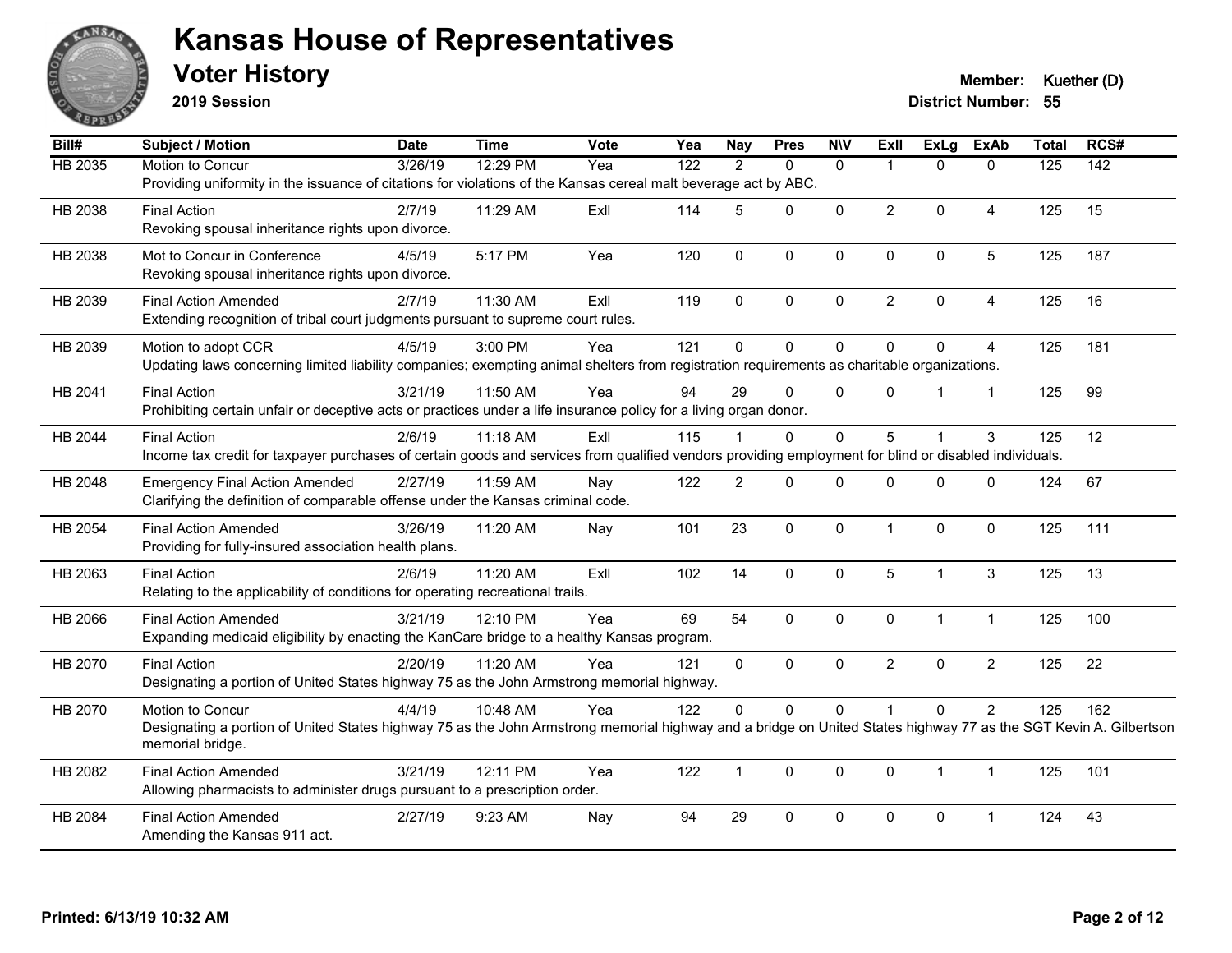

**2019 Session**

| Bill#   | Subject / Motion                                                                                                                                                                                  | <b>Date</b> | <b>Time</b> | <b>Vote</b> | Yea | <b>Nay</b>     | <b>Pres</b>    | <b>NIV</b>   | ExII           | <b>ExLg</b>  | <b>ExAb</b>    | <b>Total</b> | RCS# |
|---------|---------------------------------------------------------------------------------------------------------------------------------------------------------------------------------------------------|-------------|-------------|-------------|-----|----------------|----------------|--------------|----------------|--------------|----------------|--------------|------|
| HB 2084 | Motion to Concur                                                                                                                                                                                  | 4/4/19      | 10:57 AM    | Nay         | 87  | 35             | $\Omega$       | $\mathbf{0}$ | $\overline{1}$ | $\Omega$     | $\overline{2}$ | 125          | 163  |
|         | Amending the Kansas 911 act.                                                                                                                                                                      |             |             |             |     |                |                |              |                |              |                |              |      |
| HB 2085 | <b>Final Action Amended</b>                                                                                                                                                                       | 2/22/19     | 11:08 AM    | Yea         | 117 | $\Omega$       | $\Omega$       | $\mathbf{0}$ | 3              | $\mathbf 0$  | 5              | 125          | 33   |
|         | Concerning requirements for the reinstatement of a forfeited benefit unit of a rural water district.                                                                                              |             |             |             |     |                |                |              |                |              |                |              |      |
| HB 2085 | Mot to Concur in Conference                                                                                                                                                                       | 4/4/19      | 10:59 AM    | Yea         | 122 | 0              | $\Omega$       | $\mathbf 0$  | $\mathbf{1}$   | $\Omega$     | $\overline{2}$ | 125          | 164  |
|         | Extending the repayment period for municipal loans for public water supply projects and clarifying the reinstatement requirements for rural water district forfeited<br>benefit units.            |             |             |             |     |                |                |              |                |              |                |              |      |
| HB 2087 | <b>Final Action Amended</b>                                                                                                                                                                       | 2/21/19     | 11:20 AM    | Yea         | 116 | $\mathbf{1}$   | $\pmb{0}$      | $\pmb{0}$    | $\overline{4}$ | $\mathbf{1}$ | 3              | 125          | 26   |
|         | Allowing certain light screening material on motor vehicle windows.                                                                                                                               |             |             |             |     |                |                |              |                |              |                |              |      |
| HB 2087 | Motion to adopt CCR                                                                                                                                                                               | 4/5/19      | 11:14 AM    | Yea         | 123 | $\mathbf{0}$   | $\mathbf 0$    | $\mathbf 0$  | $\mathbf{0}$   | $\Omega$     | $\overline{2}$ | 125          | 176  |
|         | Changing the definition of school bus for purposes of the motor-fuel tax law.                                                                                                                     |             |             |             |     |                |                |              |                |              |                |              |      |
| HB 2097 | <b>Final Action</b>                                                                                                                                                                               | 2/21/19     | 11:21 AM    | Yea         | 116 | $\mathbf{1}$   | 0              | $\pmb{0}$    | $\overline{4}$ | 1            | 3              | 125          | 27   |
|         | Providing method for calculating cost of keeping civil prisoners in county jail.                                                                                                                  |             |             |             |     |                |                |              |                |              |                |              |      |
| HB 2101 | <b>Final Action Amended</b>                                                                                                                                                                       | 2/22/19     | 11:09 AM    | Yea         | 116 | $\mathbf{1}$   | $\mathbf 0$    | $\mathbf 0$  | 3              | 0            | 5              | 125          | 34   |
|         | Updating state credit union statutes.                                                                                                                                                             |             |             |             |     |                |                |              |                |              |                |              |      |
| HB 2103 | <b>Final Action</b>                                                                                                                                                                               | 2/27/19     | 9:24 AM     | Yea         | 122 | $\mathbf{1}$   | 0              | $\mathbf 0$  | $\mathbf{0}$   | 0            | $\mathbf{1}$   | 124          | 44   |
|         | Amending the revised Kansas code for care of children to provide requirements for placement of a child in a qualified residential treatment program.                                              |             |             |             |     |                |                |              |                |              |                |              |      |
| HB 2103 | Motion to Concur                                                                                                                                                                                  | 4/4/19      | 11:02 AM    | Yea         | 120 | $\overline{2}$ | $\Omega$       | $\Omega$     | $\overline{1}$ | $\Omega$     | $\overline{2}$ | 125          | 165  |
|         | Amending the revised Kansas code for care of children to provide requirements for placement of a child in a qualified residential treatment program.                                              |             |             |             |     |                |                |              |                |              |                |              |      |
| HB 2104 | <b>Final Action Amended</b>                                                                                                                                                                       | 2/21/19     | 11:22 AM    | Yea         | 117 | $\Omega$       | $\Omega$       | $\mathbf{0}$ | 4              |              | 3              | 125          | 28   |
|         | Amendments related to driving under the influence, including preliminary screening tests, implied consent advisories and test refusal.                                                            |             |             |             |     |                |                |              |                |              |                |              |      |
| HB 2105 | <b>Final Action</b>                                                                                                                                                                               | 2/21/19     | 11:23 AM    | Yea         | 117 | 0              | 0              | $\pmb{0}$    | 4              | 1            | 3              | 125          | 29   |
|         | Updating laws concerning limited liability companies.                                                                                                                                             |             |             |             |     |                |                |              |                |              |                |              |      |
| HB 2118 | <b>Final Action Amended</b>                                                                                                                                                                       | 3/27/19     | 8:54 AM     | Nay         | 106 | 18             | $\overline{0}$ | $\mathbf 0$  | $\Omega$       | $\Omega$     | $\mathbf{1}$   | 125          | 149  |
|         | Providing income tax credits for aerospace and aviation program graduates and their employers.                                                                                                    |             |             |             |     |                |                |              |                |              |                |              |      |
| HB 2119 | <b>Final Action Amended</b>                                                                                                                                                                       | 2/22/19     | 11:10 AM    | Yea         | 117 | $\mathbf{0}$   | $\Omega$       | $\mathbf 0$  | 3              | $\Omega$     | 5              | 125          | 35   |
|         | Empowering the KPERS board to develop policies and procedures relating to procurement, enter into certain contracts and allow travel for trustees and employees of<br>the system.                 |             |             |             |     |                |                |              |                |              |                |              |      |
| HB 2119 | Motion to adopt CCR                                                                                                                                                                               | 4/5/19      | 5:14 PM     | Yea         | 117 | 3              | 0              | $\mathbf{0}$ | $\Omega$       | $\Omega$     | 5              | 125          | 186  |
|         | Providing for licensed pharmacists to administer certain drugs, authorizing certain business entities to hire physicians and chiropractors and requiring electronic<br>prescriptions for opiates. |             |             |             |     |                |                |              |                |              |                |              |      |
| HB 2123 | <b>Final Action</b>                                                                                                                                                                               | 2/20/19     | 11:08 AM    | Yea         | 121 | $\mathbf 0$    | 0              | $\mathbf 0$  | $\overline{2}$ | 0            | $\overline{2}$ | 125          | 23   |
|         | Amending the Kansas national guard educational assistance act.                                                                                                                                    |             |             |             |     |                |                |              |                |              |                |              |      |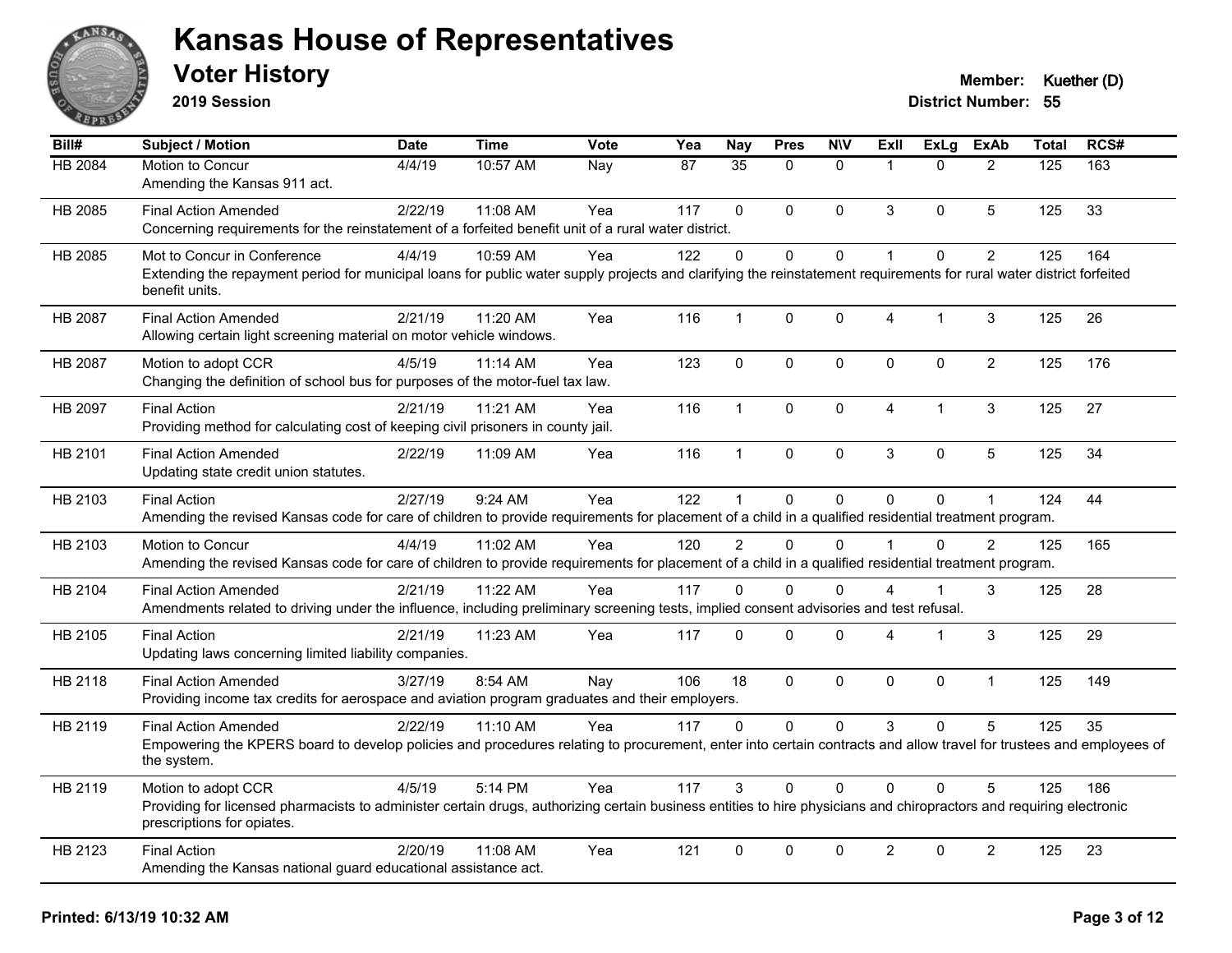

**2019 Session**

| Bill#          | <b>Subject / Motion</b>                                                                                                                                              | <b>Date</b> | <b>Time</b> | Vote | Yea               | <b>Nay</b>     | <b>Pres</b>  | <b>N\V</b>   | <b>ExII</b>    | ExLg         | <b>ExAb</b>    | <b>Total</b> | RCS#            |
|----------------|----------------------------------------------------------------------------------------------------------------------------------------------------------------------|-------------|-------------|------|-------------------|----------------|--------------|--------------|----------------|--------------|----------------|--------------|-----------------|
| <b>HB 2125</b> | <b>Final Action</b>                                                                                                                                                  | 2/21/19     | 11:24 AM    | Yea  | $\frac{115}{115}$ | 2              | $\Omega$     | $\Omega$     | $\overline{4}$ |              | 3              | 125          | $\overline{30}$ |
|                | Requiring licensees operating a motor vehicle to promptly deliver driver's license upon demand by authorized persons.                                                |             |             |      |                   |                |              |              |                |              |                |              |                 |
| HB 2126        | <b>Final Action Amended</b>                                                                                                                                          | 2/27/19     | 9:25 AM     | Yea  | 113               | 10             | 0            | $\mathbf{0}$ | $\Omega$       | $\mathbf{0}$ | 1              | 124          | 45              |
|                | Regulating the operation of electric-assisted scooters on roads and highways.                                                                                        |             |             |      |                   |                |              |              |                |              |                |              |                 |
| HB 2126        | Motion to adopt CCR                                                                                                                                                  | 4/5/19      | 11:16 AM    | Yea  | 123               | $\pmb{0}$      | 0            | $\mathbf 0$  | 0              | $\mathbf 0$  | $\overline{2}$ | 125          | 177             |
|                | Adopting the Driver's Privacy Protection Act.                                                                                                                        |             |             |      |                   |                |              |              |                |              |                |              |                 |
| HB 2127        | <b>Final Action</b>                                                                                                                                                  | 2/21/19     | 11:25 AM    | Yea  | 117               | $\Omega$       | $\mathbf 0$  | $\mathbf 0$  | $\overline{4}$ | 1            | 3              | 125          | 31              |
|                | Eliminating the marking requirements for certain truck and truck tractors.                                                                                           |             |             |      |                   |                |              |              |                |              |                |              |                 |
|                |                                                                                                                                                                      |             |             |      |                   |                |              |              |                |              |                |              |                 |
| HB 2133        | <b>Final Action Amended</b>                                                                                                                                          | 3/13/19     | 11:22 AM    | Yea  | 121               | $\overline{2}$ | $\pmb{0}$    | $\pmb{0}$    | 0              | $\pmb{0}$    | $\mathbf{1}$   | 124          | 84              |
|                | Required reporting for entities who deliver alcoholic liquors to consumers.                                                                                          |             |             |      |                   |                |              |              |                |              |                |              |                 |
| HB 2137        | <b>Final Action</b>                                                                                                                                                  | 3/26/19     | 11:21 AM    | Yea  | 124               | $\mathbf 0$    | $\mathbf{0}$ | $\mathbf 0$  | $\mathbf{1}$   | $\mathbf{0}$ | $\mathbf 0$    | 125          | 112             |
|                | Legislative review of exceptions to disclosure of public records under the Kansas open records act.                                                                  |             |             |      |                   |                |              |              |                |              |                |              |                 |
| HB 2140        | <b>Final Action</b>                                                                                                                                                  | 2/27/19     | 9:27 AM     | Yea  | 123               | $\Omega$       | $\mathbf 0$  | $\mathbf 0$  | 0              | $\mathbf 0$  | $\mathbf{1}$   | 124          | 46              |
|                | Allowing agents of the KBI to participate in the Kansas DROP act and extending the sunset date for the act.                                                          |             |             |      |                   |                |              |              |                |              |                |              |                 |
| HB 2140        | Motion to adopt CCR                                                                                                                                                  | 5/4/19      | 10:04 PM    | Yea  | 98                | 26             | $\Omega$     | 1            | $\Omega$       | $\mathbf{0}$ | 0              | 125          | 197             |
|                | Providing sales tax authority for Dickinson, Finney, Jackson, Russell, Thomas and Wabaunsee counties; specifying certain county sales tax collection requirements of |             |             |      |                   |                |              |              |                |              |                |              |                 |
|                | director of taxation; and providing a sales tax exemption for sales of certain coins or bullion.                                                                     |             |             |      |                   |                |              |              |                |              |                |              |                 |
| HB 2143        | <b>Final Action</b>                                                                                                                                                  | 2/20/19     | 11:09 AM    | Yea  | 121               | $\Omega$       | $\mathbf{0}$ | $\mathbf 0$  | $\overline{2}$ | $\Omega$     | $\overline{2}$ | 125          | 24              |
|                | Updating the version of risk-based capital instructions in effect.                                                                                                   |             |             |      |                   |                |              |              |                |              |                |              |                 |
| HB 2144        | <b>Emergency Final Action Amended</b>                                                                                                                                | 2/27/19     | 12:02 PM    | Nay  | 84                | 40             | $\Omega$     | $\mathbf 0$  | 0              | $\mathbf{0}$ | $\mathbf 0$    | 124          | 68              |
|                | Budget and taxing authority of community colleges; articulation of credits; and student residency requirements.                                                      |             |             |      |                   |                |              |              |                |              |                |              |                 |
|                |                                                                                                                                                                      |             |             |      |                   |                |              |              |                |              |                |              |                 |
| HB 2144        | Mot to Concur in Conference                                                                                                                                          | 4/4/19      | 11:06 AM    | Nay  | 116               | 6              | 0            | $\Omega$     | $\mathbf{1}$   | $\mathbf{0}$ | $\overline{2}$ | 125          | 166             |
|                | Requiring community colleges to publish certain taxpayer and student transparency data.                                                                              |             |             |      |                   |                |              |              |                |              |                |              |                 |
| HB 2147        | <b>Final Action Amended</b>                                                                                                                                          | 2/27/19     | 9:28 AM     | Yea  | 123               | $\mathbf 0$    | $\Omega$     | $\Omega$     | $\Omega$       | $\mathbf{0}$ | 1              | 124          | 47              |
|                | Increasing bond maturity limitations in the Kansas rural housing incentive district act.                                                                             |             |             |      |                   |                |              |              |                |              |                |              |                 |
| HB 2154        | <b>Final Action</b>                                                                                                                                                  | 3/27/19     | 8:56 AM     | Yea  | 111               | 12             | 1            | $\pmb{0}$    | 0              | $\mathbf 0$  | $\mathbf{1}$   | 125          | 150             |
|                | Making unemployment benefits available for federal and state employees who are required to work without pay.                                                         |             |             |      |                   |                |              |              |                |              |                |              |                 |
| HB 2160        | <b>Final Action Amended</b>                                                                                                                                          | 3/8/19      | 8:38 AM     | Yea  | 112               | $\overline{7}$ | $\Omega$     | $\Omega$     | $\Omega$       | $\mathbf{1}$ | 4              | 124          | 78              |
|                | Providing sales tax authority for Wabaunsee county.                                                                                                                  |             |             |      |                   |                |              |              |                |              |                |              |                 |
| HB 2167        | <b>Final Action Amended</b>                                                                                                                                          | 2/27/19     | 9:34 AM     | Nay  | 63                | 60             | 0            | 0            | 0              | 0            | 1              | 124          | 48              |
|                | Establishing a system for the transfer of certain deer hunting permits to nonresidents.                                                                              |             |             |      |                   |                |              |              |                |              |                |              |                 |
|                |                                                                                                                                                                      |             |             |      |                   |                |              |              |                |              |                |              |                 |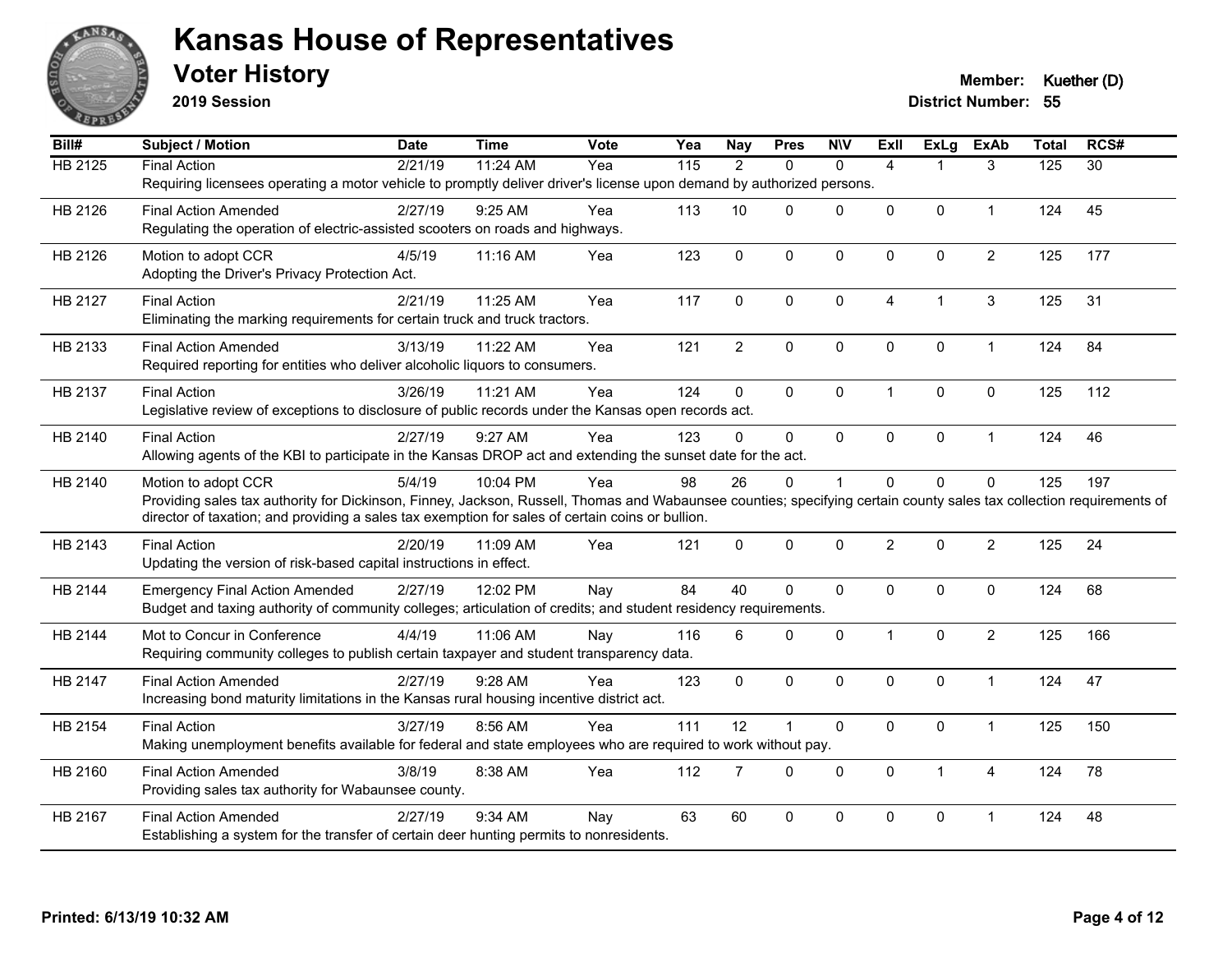

**2019 Session**

| Bill#          | <b>Subject / Motion</b>                                                                                                                                                                               | <b>Date</b> | <b>Time</b> | Vote | Yea              | <b>Nay</b>     | <b>Pres</b>  | <b>NIV</b>   | Exll           | <b>ExLg</b>  | ExAb           | <b>Total</b> | RCS# |
|----------------|-------------------------------------------------------------------------------------------------------------------------------------------------------------------------------------------------------|-------------|-------------|------|------------------|----------------|--------------|--------------|----------------|--------------|----------------|--------------|------|
| <b>HB 2167</b> | Motion to adopt CCR                                                                                                                                                                                   | 4/5/19      | 6:17 PM     | Yea  | $\overline{114}$ | 3              | $\Omega$     | 3            | $\Omega$       | $\Omega$     | 5              | 125          | 189  |
|                | Senate Substitute for HB 2167 by Committee on Agriculture and Natural Resources - Establishing a commercial industrial hemp program.                                                                  |             |             |      |                  |                |              |              |                |              |                |              |      |
| HB 2168        | <b>Final Action Amended</b>                                                                                                                                                                           | 2/27/19     | $9:35$ AM   | Yea  | 122              |                | 0            | $\Omega$     | 0              | 0            |                | 124          | 49   |
|                | Authorizing the state board of regents to sell and convey certain real property in Cherokee, Riley, Saline and Douglas counties on behalf of Kansas state university and<br>the university of Kansas. |             |             |      |                  |                |              |              |                |              |                |              |      |
| HB 2173        | <b>Final Action Amended</b><br>Establishing a commercial industrial hemp program.                                                                                                                     | 3/26/19     | 11:22 AM    | Yea  | 119              | 5              | $\mathbf{0}$ | $\mathbf{0}$ | $\overline{1}$ | $\mathbf{0}$ | $\mathbf 0$    | 125          | 113  |
| HB 2174        | <b>Final Action</b><br>Extending the sunset date of the state use law for five years.                                                                                                                 | 2/27/19     | 9:36 AM     | Yea  | 123              | $\mathbf 0$    | 0            | $\mathbf 0$  | $\mathbf 0$    | 0            | $\mathbf{1}$   | 124          | 50   |
| HB 2177        | <b>Final Action</b>                                                                                                                                                                                   | 2/27/19     | 9:38 AM     | Yea  | 122              | $\overline{2}$ | $\Omega$     | $\mathbf 0$  | $\mathbf 0$    | $\mathbf{0}$ | 0              | 124          | 51   |
|                | Pertaining to the accounting treatment of certain derivative instruments of fixed index annuities.                                                                                                    |             |             |      |                  |                |              |              |                |              |                |              |      |
| HB 2177        | Motion to adopt CCR                                                                                                                                                                                   | 4/5/19      | 3:04 PM     | Yea  | 120              | $\mathbf{1}$   | $\mathbf 0$  | $\mathbf 0$  | $\Omega$       | $\Omega$     | $\overline{4}$ | 125          | 182  |
|                | Updating accounting and reporting requirements of hedging transactions, risk-based capital instructions and enterprise risk reports and updating definitions for<br>fraudulent insurance acts.        |             |             |      |                  |                |              |              |                |              |                |              |      |
| HB 2178        | <b>Final Action Amended</b><br>Amending the Kansas underground utility damage prevention act.                                                                                                         | 2/27/19     | 9:39 AM     | Yea  | 122              | $\overline{2}$ | $\mathbf 0$  | 0            | $\mathbf 0$    | 0            | 0              | 124          | 52   |
|                |                                                                                                                                                                                                       |             |             |      |                  |                |              |              |                |              |                |              |      |
| HB 2178        | Motion to Concur<br>Amending the Kansas underground utility damage prevention act.                                                                                                                    | 4/1/19      | 2:17 PM     | Yea  | 120              | $\mathbf{0}$   | $\mathbf{0}$ | $\mathbf{1}$ | $\overline{1}$ | $\mathbf{0}$ | 3              | 125          | 160  |
| HB 2179        | <b>Final Action</b><br>Adopting the Driver's Privacy Protection Act.                                                                                                                                  | 3/25/19     | 10:32 AM    | Yea  | 124              | $\mathbf 0$    | 0            | $\mathbf 0$  | $\overline{1}$ | 0            | $\mathbf 0$    | 125          | 102  |
| HB 2185        | <b>Final Action Amended</b><br>Clarifying the naturopathic medicine scope of practice to include diagnostic imaging.                                                                                  | 2/27/19     | 9:40 AM     | Yea  | 123              | $\mathbf{1}$   | $\mathbf{0}$ | $\mathbf{0}$ | $\mathbf{0}$   | $\mathbf{0}$ | $\mathbf 0$    | 124          | 53   |
| HB 2188        | <b>Final Action</b>                                                                                                                                                                                   | 3/19/19     | 11:20 AM    | Yea  | 125              | $\Omega$       | $\Omega$     | $\Omega$     | $\Omega$       | $\Omega$     | $\Omega$       | 125          | 88   |
|                | Dissolving the White Clay watershed district no. 26, city of Atchison assumes obligations and amending the tax lid relating to the dissolution of any taxing subdivision.                             |             |             |      |                  |                |              |              |                |              |                |              |      |
| HB 2191        | <b>Final Action</b>                                                                                                                                                                                   | 2/27/19     | 9:41 AM     | Yea  | 124              | $\mathbf{0}$   | 0            | 0            | $\mathbf 0$    | 0            | 0              | 124          | 54   |
|                | Amending the procedure for execution of a search warrant for electronically stored information.                                                                                                       |             |             |      |                  |                |              |              |                |              |                |              |      |
| HB 2198        | <b>Final Action</b>                                                                                                                                                                                   | 2/27/19     | 9:45 AM     | Yea  | 89               | 35             | $\Omega$     | $\mathbf 0$  | $\mathbf{0}$   | $\mathbf{0}$ | $\mathbf 0$    | 124          | 55   |
|                | Allowing the use of expedited partner therapy to treat a sexually transmitted disease.                                                                                                                |             |             |      |                  |                |              |              |                |              |                |              |      |
| HB 2199        | <b>Final Action</b>                                                                                                                                                                                   | 2/20/19     | 11:10 AM    | Yea  | 120              | $\mathbf{1}$   | $\mathbf 0$  | $\mathbf 0$  | $\overline{2}$ | $\mathbf{0}$ | $\overline{2}$ | 125          | 25   |
|                | Amending documentation requirements related to preparation of dead bodies.                                                                                                                            |             |             |      |                  |                |              |              |                |              |                |              |      |
| HB 2201        | <b>Final Action</b>                                                                                                                                                                                   | 2/25/19     | 11:20 AM    | Yea  | 118              | $\Omega$       | $\Omega$     | $\Omega$     | 1              |              | 4              | 124          | 37   |
|                | Updating statutory references necessitated by 2012 executive reorganization order no. 41 related to administration of tuberculosis programs.                                                          |             |             |      |                  |                |              |              |                |              |                |              |      |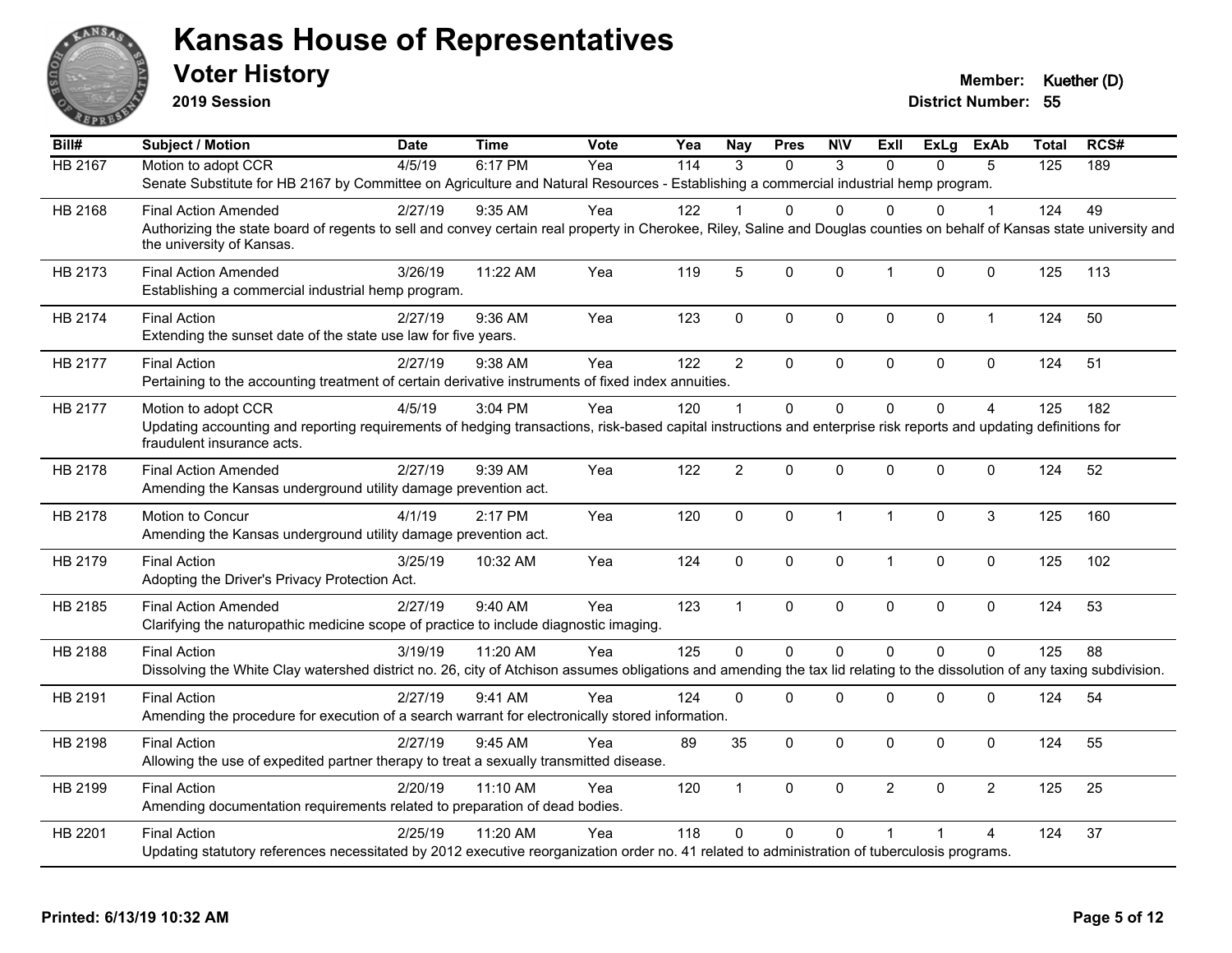

**2019 Session**

| Bill#          | <b>Subject / Motion</b>                                                                                                                                                                                                                                                                                                                              | <b>Date</b> | <b>Time</b> | Vote | Yea | <b>Nay</b>     | <b>Pres</b>  | <b>NIV</b>   | ExII         | <b>ExLg</b> | ExAb           | <b>Total</b> | RCS# |
|----------------|------------------------------------------------------------------------------------------------------------------------------------------------------------------------------------------------------------------------------------------------------------------------------------------------------------------------------------------------------|-------------|-------------|------|-----|----------------|--------------|--------------|--------------|-------------|----------------|--------------|------|
| <b>HB 2203</b> | <b>Emergency Final Action</b>                                                                                                                                                                                                                                                                                                                        | 2/27/19     | 11:58 AM    | Yea  | 92  | 32             | $\Omega$     | $\Omega$     | $\Omega$     | $\Omega$    | $\Omega$       | 124          | 66   |
|                | Exempting individuals employed by the Kansas academies of U.S. department of defense STARBASE program from KPERS working after retirement requirements<br>and authorizing reimbursement of suspended retirement benefits for certain retirants.                                                                                                      |             |             |      |     |                |              |              |              |             |                |              |      |
| HB 2203        | Motion to adopt CCR<br>Reconciling amendments to certain statutes.                                                                                                                                                                                                                                                                                   | 5/5/19      | 1:04 AM     | Yea  | 121 | $\Omega$       | $\mathbf{0}$ | 4            | $\Omega$     | 0           | 0              | 125          | 202  |
| HB 2206        | <b>Final Action</b><br>Changing the bonding and cost requirements for animals taken into custody under a violation of cruelty to animals.                                                                                                                                                                                                            | 2/27/19     | 9:46 AM     | Yea  | 124 | $\Omega$       | $\Omega$     | 0            | $\mathbf 0$  | 0           | $\mathbf 0$    | 124          | 56   |
| HB 2209        | <b>Final Action</b><br>Authorizing the state board of regents to purchase cybersecurity insurance.                                                                                                                                                                                                                                                   | 2/27/19     | 9:47 AM     | Yea  | 124 | $\Omega$       | $\mathbf{0}$ | 0            | $\mathbf 0$  | 0           | $\mathbf 0$    | 124          | 57   |
| HB 2209        | Motion to Adopt CCR<br>Establishing the unclaimed life insurance benefits act, updating certain definitions pertaining to unfair trade practices and association health plans, and providing for<br>third party administrator fees, the purchase of cybersecurity insurance by the Kansas board of regents and certain healthcare benefits coverage. | 4/5/19      | 12:50 PM    | Nay  | 84  | 39             | $\mathbf{0}$ | $\Omega$     | $\Omega$     | 0           | $\overline{2}$ | 125          | 180  |
| HB 2211        | <b>Final Action</b><br>Allowing judges to waive or reduce driver's license reinstatement fees.                                                                                                                                                                                                                                                       | 2/27/19     | 9:48 AM     | Yea  | 122 | $\overline{2}$ | $\Omega$     | $\Omega$     | $\Omega$     | 0           | $\Omega$       | 124          | 58   |
| HB 2214        | <b>Final Action Amended</b><br>Changing the definition of school bus for purposes of the motor-fuel tax law.                                                                                                                                                                                                                                         | 2/27/19     | 9:49 AM     | Yea  | 124 | $\mathbf{0}$   | $\Omega$     | $\mathbf 0$  | $\mathbf 0$  | 0           | $\mathbf 0$    | 124          | 59   |
| HB 2214        | Motion to Adopt CCR<br>Senate Substitute for HB 2214 by Committee on Transportation - Providing for an increase in registration fees for electric and hybrid vehicles.                                                                                                                                                                               | 4/5/19      | 3:23 PM     | Nay  | 80  | 41             | $\mathbf{0}$ | $\Omega$     | $\Omega$     | 0           | 4              | 125          | 183  |
| HB 2215        | <b>Final Action</b><br>Kansas state fair board is authorized to create a nonprofit corporation for the benefit of the state fair.                                                                                                                                                                                                                    | 2/26/19     | 9:23 AM     | Yea  | 122 | $\Omega$       | $\Omega$     | 1            | $\Omega$     | $\Omega$    | -1             | 124          | 38   |
| HB 2223        | <b>Emergency Final Action Amended</b><br>Replacing vineyard permits with producer permits to allow individuals to use a wider variety of agricultural products in the production of wine under such permit.                                                                                                                                          | 2/27/19     | 12:03 PM    | Yea  | 124 | $\Omega$       | $\Omega$     | $\mathbf{0}$ | $\Omega$     | $\Omega$    | $\Omega$       | 124          | 69   |
| HB 2223        | Motion to adopt CCR<br>Adopting economic development program evaluation and information disclosure regimes and expanding economic development incentive financing to address<br>housing shortages.                                                                                                                                                   | 5/2/19      | 11:35 AM    | Yea  | 123 | $\Omega$       | 0            |              | $\Omega$     | 0           |                | 125          | 191  |
| HB 2225        | <b>Final Action</b><br>Adding on-track train equipment to the circumstances that a vehicle driver must stop at railroad crossings.                                                                                                                                                                                                                   | 2/27/19     | 9:50 AM     | Yea  | 121 | 3              | $\mathbf 0$  | $\mathbf 0$  | $\mathbf 0$  | 0           | 0              | 124          | 60   |
| HB 2225        | Motion to adopt CCR<br>Senate Substitute for HB 2225 by Committee on Transportation - Providing for an increase in permit fees for oversize or overweight vehicles and required registration<br>for escort vehicle service operators.                                                                                                                | 4/5/19      | 11:19 AM    | Nay  | 91  | 32             | $\Omega$     | $\Omega$     | $\Omega$     | $\Omega$    | $\mathcal{P}$  | 125          | 178  |
| HB 2239        | <b>Final Action Amended</b><br>Liquor sales by licensees in common consumption areas.                                                                                                                                                                                                                                                                | 2/27/19     | 9:51 AM     | Yea  | 121 | 3              | $\Omega$     | $\Omega$     | $\mathbf{0}$ | $\Omega$    | $\Omega$       | 124          | 61   |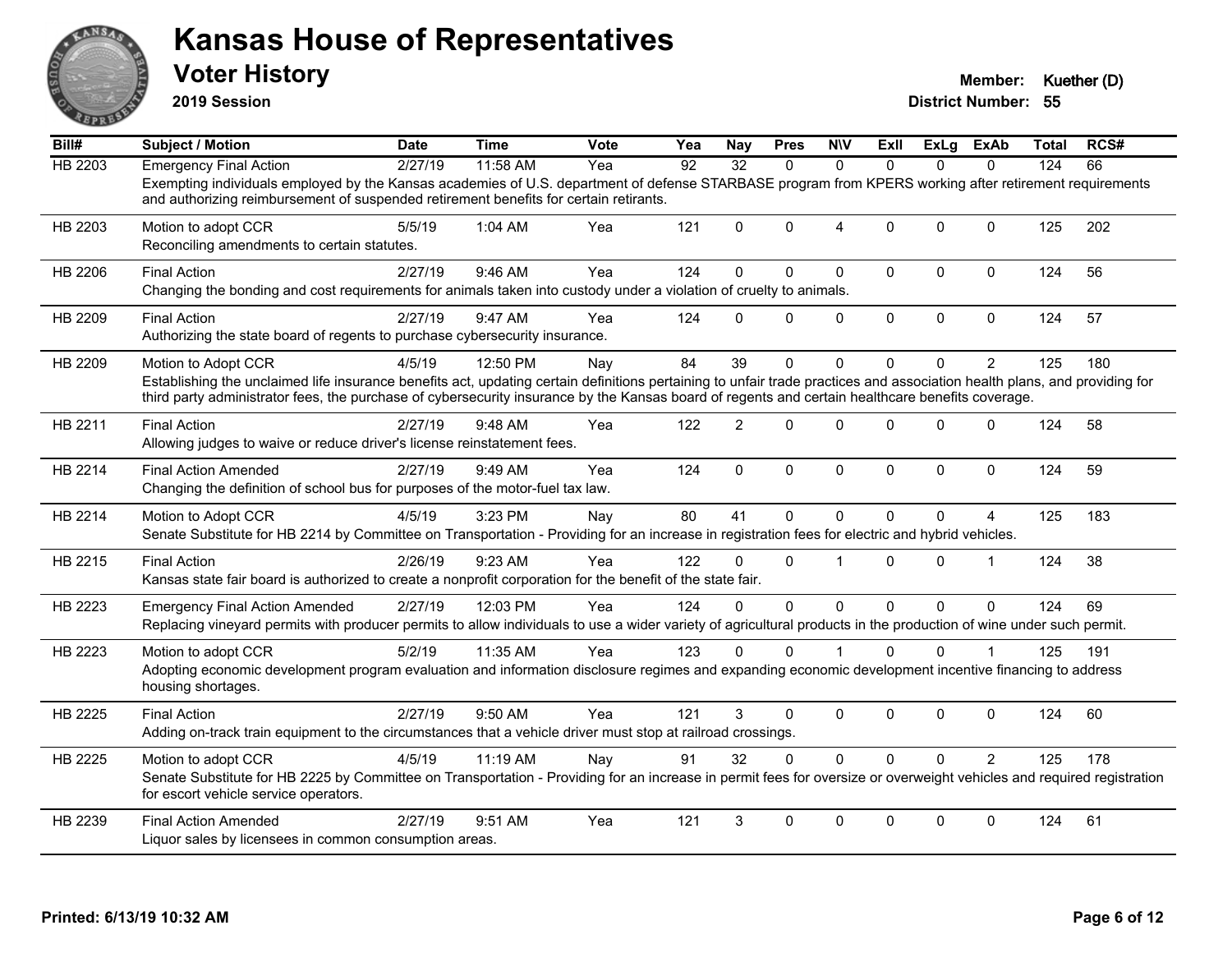

**2019 Session**

| Bill#          | <b>Subject / Motion</b>                                                                                                                                                                                                                                                                                                                               | <b>Date</b> | <b>Time</b> | <b>Vote</b> | Yea            | <b>Nay</b>     | <b>Pres</b>  | <b>NIV</b>     | <b>Exll</b>  | <b>ExLg</b> | <b>ExAb</b>    | Total | RCS# |
|----------------|-------------------------------------------------------------------------------------------------------------------------------------------------------------------------------------------------------------------------------------------------------------------------------------------------------------------------------------------------------|-------------|-------------|-------------|----------------|----------------|--------------|----------------|--------------|-------------|----------------|-------|------|
| <b>HB 2243</b> | <b>Final Action Amended</b>                                                                                                                                                                                                                                                                                                                           | 2/27/19     | 9:52 AM     | Yea         | 118            | 6              | $\Omega$     | $\Omega$       | $\Omega$     | $\Omega$    | $\mathbf{0}$   | 124   | 62   |
|                | Exempting animal shelters from registration requirements as a charitable organization.                                                                                                                                                                                                                                                                |             |             |             |                |                |              |                |              |             |                |       |      |
| HB 2244        | <b>Final Action Amended</b>                                                                                                                                                                                                                                                                                                                           | 3/27/19     | $9:00$ AM   | Yea         | 89             | 35             | $\mathbf{0}$ | $\Omega$       | $\mathbf{0}$ | $\Omega$    | $\mathbf 1$    | 125   | 151  |
|                | Authorizing the use of cannabidiol treatment preparation to treat certain medical conditions.                                                                                                                                                                                                                                                         |             |             |             |                |                |              |                |              |             |                |       |      |
| HB 2246        | <b>Final Action</b>                                                                                                                                                                                                                                                                                                                                   | 2/27/19     | 9:15 AM     | Yea         | 121            | $\mathbf{1}$   | $\mathbf 0$  | $\mathbf{1}$   | $\mathbf 0$  | 0           | $\overline{1}$ | 124   | 40   |
|                | Changing the requirements to begin production on distinctive license plates.                                                                                                                                                                                                                                                                          |             |             |             |                |                |              |                |              |             |                |       |      |
| HB 2246        | Mot to Concur in Conference                                                                                                                                                                                                                                                                                                                           | 4/5/19      | 3:47 PM     | Nay         | $\overline{7}$ | 114            | $\Omega$     | $\mathbf 0$    | $\Omega$     | $\Omega$    | $\overline{4}$ | 125   | 185  |
|                | Changing the requirements to begin production on distinctive license plates and providing for the proud educator, alpha kappa alpha, knights of Columbus and current<br>and veteran members of the United States army, navy, marine corps, air force and coast guard license plates.                                                                  |             |             |             |                |                |              |                |              |             |                |       |      |
| HB 2248        | <b>Final Action</b>                                                                                                                                                                                                                                                                                                                                   | 2/27/19     | 9:54 AM     | Yea         | 122            | 2              | $\Omega$     | $\mathbf 0$    | $\Omega$     | $\mathbf 0$ | $\mathbf{0}$   | 124   | 63   |
|                | Allowing all-terrain vehicles to cross federal or state highways.                                                                                                                                                                                                                                                                                     |             |             |             |                |                |              |                |              |             |                |       |      |
| HB 2248        | Motion to adopt CCR                                                                                                                                                                                                                                                                                                                                   | 5/5/19      | 1:20 AM     | Yea         | 110            | 11             | $\mathbf 0$  | 4              | $\Omega$     | $\Omega$    | $\mathbf 0$    | 125   | 203  |
|                | Delaying enforcement of the scrap metal theft reduction act, transferring responsibility for the scrap metal database to the Kansas bureau of investigation, reducing the                                                                                                                                                                             |             |             |             |                |                |              |                |              |             |                |       |      |
|                | registration fee for scrap metal dealers and changing scrap metal dealer obligations under the scrap metal theft reduction act; amending the definition of "consumer                                                                                                                                                                                  |             |             |             |                |                |              |                |              |             |                |       |      |
|                | transaction" and "supplier" in the Kansas consumer protection act.                                                                                                                                                                                                                                                                                    |             |             |             |                |                |              |                |              |             |                |       |      |
| HB 2274        | <b>Final Action Amended</b>                                                                                                                                                                                                                                                                                                                           | 3/26/19     | 11:28 AM    | Nay         | 85             | 39             | $\mathbf 0$  | 0              | 1            | 0           | $\mathbf 0$    | 125   | 114  |
|                | Requiring notification to patients that the effects of a medication abortion may be reversible.                                                                                                                                                                                                                                                       |             |             |             |                |                |              |                |              |             |                |       |      |
| HB 2279        | <b>Emergency Final Action Amended</b>                                                                                                                                                                                                                                                                                                                 | 2/27/19     | 12:07 PM    | Yea         | 124            | $\overline{0}$ | $\mathbf 0$  | $\mathbf 0$    | $\Omega$     | $\mathbf 0$ | $\mathbf 0$    | 124   | 73   |
|                | Requiring law enforcement officers to provide information about timing of release from custody when an arrest is made following a domestic violence call.                                                                                                                                                                                             |             |             |             |                |                |              |                |              |             |                |       |      |
| HB 2281        | <b>Final Action</b>                                                                                                                                                                                                                                                                                                                                   | 2/27/19     | 9:55 AM     | Nay         | 102            | 22             | $\mathbf 0$  | $\Omega$       | 0            | $\Omega$    | $\mathbf 0$    | 124   | 64   |
|                | Providing that a court order modifying a criminal sentence only modifies the portion of the sentence referenced by the court and not remaining portions of the original                                                                                                                                                                               |             |             |             |                |                |              |                |              |             |                |       |      |
|                | sentence.                                                                                                                                                                                                                                                                                                                                             |             |             |             |                |                |              |                |              |             |                |       |      |
| HB 2290        | <b>Final Action Amended</b>                                                                                                                                                                                                                                                                                                                           | 2/27/19     | 9:56 AM     | Yea         | 124            | $\mathbf 0$    | $\Omega$     | 0              | $\Omega$     | $\Omega$    | $\Omega$       | 124   | 65   |
|                | Creating a crime victims compensation division within the attorney general's office.                                                                                                                                                                                                                                                                  |             |             |             |                |                |              |                |              |             |                |       |      |
| HB 2290        | Motion to adopt CCR                                                                                                                                                                                                                                                                                                                                   | 5/5/19      | 12:25 AM    | Yea         | 123            | $\Omega$       | $\Omega$     | $\overline{2}$ | $\Omega$     | $\Omega$    | $\Omega$       | 125   | 201  |
|                | Establishing the Kansas closed case task force; creating the Kansas criminal justice reform commission; concerning criminal history record checks for entities                                                                                                                                                                                        |             |             |             |                |                |              |                |              |             |                |       |      |
|                | providing care to children, the elderly or individuals with disabilities; creating a Kansas victim information and notification everyday (VINE) coordinator, a Kansas youth<br>suicide prevention coordinator, and a crime victims compensation division within the office of the attorney general; legislative review of exceptions to disclosure of |             |             |             |                |                |              |                |              |             |                |       |      |
|                | public records under the Kansas open records act; and changing tort claims fund obligations for claims involving alleged violations of the Kansas open meetings act                                                                                                                                                                                   |             |             |             |                |                |              |                |              |             |                |       |      |
|                | and open records act.                                                                                                                                                                                                                                                                                                                                 |             |             |             |                |                |              |                |              |             |                |       |      |
| HB 2307        | <b>Final Action Amended</b>                                                                                                                                                                                                                                                                                                                           | 3/26/19     | 11:32 AM    | Yea         | 91             | 33             | $\mathbf{0}$ | $\Omega$       | 1            | $\Omega$    | $\mathbf{0}$   | 125   | 115  |
|                | Establishing non-covered dental benefits under health insurance plans and limitations on plan changes.                                                                                                                                                                                                                                                |             |             |             |                |                |              |                |              |             |                |       |      |
| HB 2314        | <b>Final Action Amended</b>                                                                                                                                                                                                                                                                                                                           | 3/26/19     | 11:33 AM    | Yea         | 97             | 27             | $\Omega$     | $\Omega$       |              | $\Omega$    | $\mathbf{0}$   | 125   | 116  |
|                | Rehabilitation of abandoned property by cities.                                                                                                                                                                                                                                                                                                       |             |             |             |                |                |              |                |              |             |                |       |      |
|                |                                                                                                                                                                                                                                                                                                                                                       |             |             |             |                |                |              |                |              |             |                |       |      |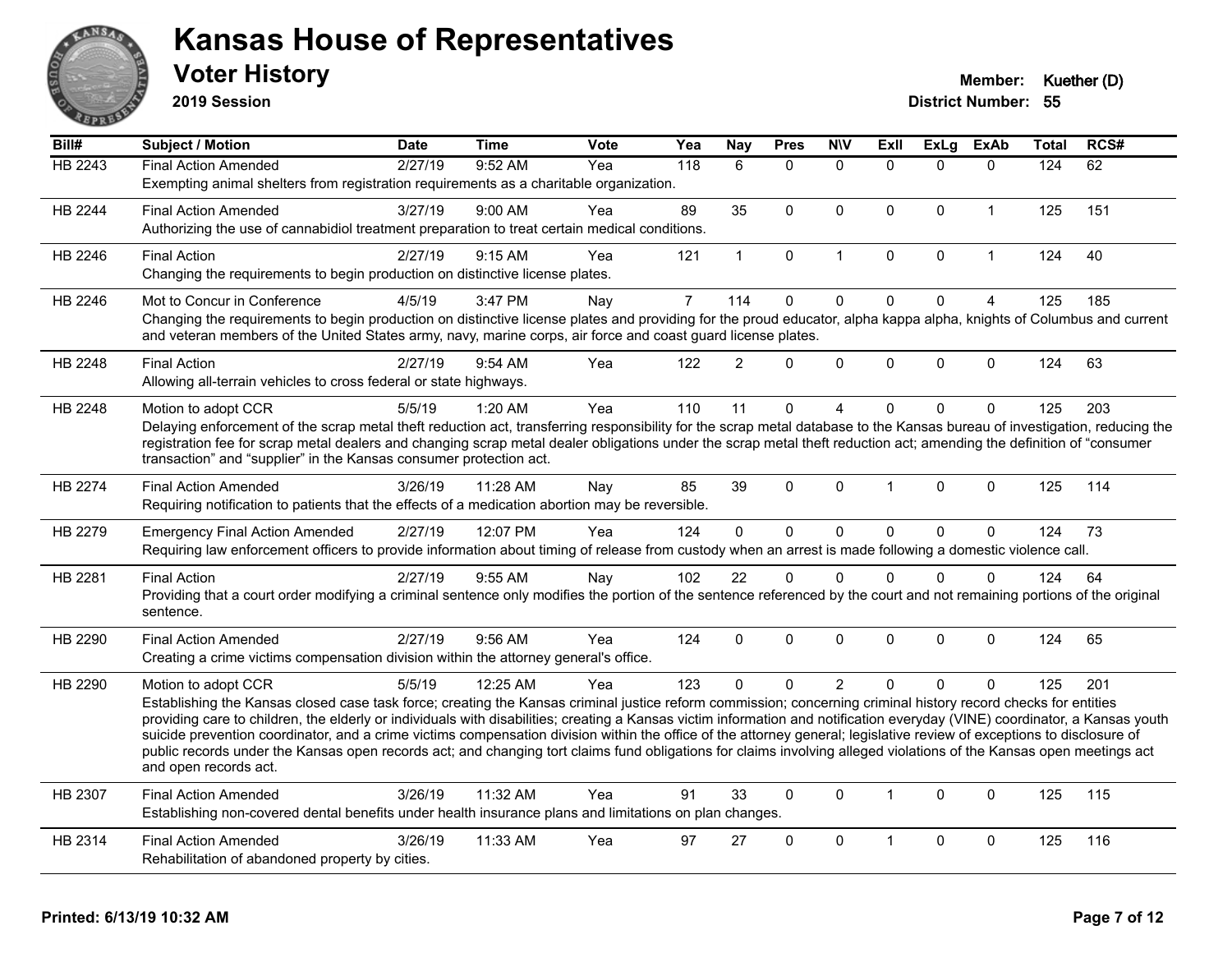

**2019 Session**

| Bill#           | <b>Subject / Motion</b>                                                                                                                                                | <b>Date</b> | <b>Time</b> | Vote | Yea | <b>Nay</b>      | <b>Pres</b> | <b>NIV</b>     | ExII                 | <b>ExLg</b> | <b>ExAb</b>    | <b>Total</b> | RCS#           |
|-----------------|------------------------------------------------------------------------------------------------------------------------------------------------------------------------|-------------|-------------|------|-----|-----------------|-------------|----------------|----------------------|-------------|----------------|--------------|----------------|
| HB 2326         | <b>Final Action Amended</b>                                                                                                                                            | 3/27/19     | 9:02 AM     | Nay  | 83  | $\overline{41}$ | $\Omega$    | $\mathbf 0$    | $\Omega$             | $\Omega$    | $\mathbf 1$    | 125          | 152            |
|                 | Recognizing licenses to carry a concealed firearm issued by other jurisdictions.                                                                                       |             |             |      |     |                 |             |                |                      |             |                |              |                |
| HB 2336         | <b>Emergency Final Action</b>                                                                                                                                          | 2/27/19     | 12:04 PM    | Yea  | 124 | $\Omega$        | $\Omega$    | $\mathbf{0}$   | $\Omega$             | $\Omega$    | $\Omega$       | 124          | 70             |
|                 | Clarifying when offenders under supervision of the secretary of corrections are awarded jail credit.                                                                   |             |             |      |     |                 |             |                |                      |             |                |              |                |
| HB 2346         | <b>Emergency Final Action Amended</b>                                                                                                                                  | 2/27/19     | 12:06 PM    | Yea  | 113 | 11              | $\mathbf 0$ | $\pmb{0}$      | $\pmb{0}$            | 0           | $\mathsf 0$    | 124          | 72             |
|                 | Relating to standards for school-administered vision screenings.                                                                                                       |             |             |      |     |                 |             |                |                      |             |                |              |                |
| HB 2360         | <b>Emergency Final Action Amended</b>                                                                                                                                  | 2/27/19     | 12:05 PM    | Yea  | 124 | $\mathbf{0}$    | $\mathbf 0$ | $\pmb{0}$      | $\Omega$             | 0           | 0              | 124          | 71             |
|                 | Concerning background checks of employees and volunteers that have unsupervised access to children, the elderly or individuals with disabilities.                      |             |             |      |     |                 |             |                |                      |             |                |              |                |
| HB 2365         | <b>Final Action</b>                                                                                                                                                    | 2/26/19     | 9:24 AM     | Yea  | 122 | 0               | 0           |                | $\Omega$             | $\Omega$    | $\mathbf 1$    | 124          | 39             |
|                 | Providing for confidential communications of Kansas national guard members in peer support counseling sessions.                                                        |             |             |      |     |                 |             |                |                      |             |                |              |                |
| HB 2365         | Mot to Concur in Conference                                                                                                                                            | 4/4/19      | 2:42 PM     | Yea  | 121 | 1               | $\Omega$    | $\overline{c}$ | $\Omega$             | 0           | $\mathbf{1}$   | 125          | 167            |
|                 | Providing for confidential communications of Kansas national guard members in peer support counseling sessions.                                                        |             |             |      |     |                 |             |                |                      |             |                |              |                |
| HB 2369         | <b>Final Action Amended</b>                                                                                                                                            | 3/27/19     | 9:03 AM     | Yea  | 114 | 10              | $\Omega$    | $\mathbf 0$    | $\Omega$             | $\Omega$    | $\mathbf 1$    | 125          | 153            |
|                 | Authorizing the secretary of transportation to designate toll projects on new and existing highways and changing financing requirements for toll or turnpike projects. |             |             |      |     |                 |             |                |                      |             |                |              |                |
| HB 2371         | <b>Final Action Amended</b>                                                                                                                                            | 3/27/19     | 9:04 AM     | Yea  | 102 | 22              | $\Omega$    | $\mathbf{0}$   | $\Omega$             | $\Omega$    | $\mathbf{1}$   | 125          | 154            |
|                 | Providing for an increase in permit fees for oversize or overweight vehicles and requiring registration for escort vehicle service operators.                          |             |             |      |     |                 |             |                |                      |             |                |              |                |
| HB 2372         | <b>Final Action Amended</b>                                                                                                                                            | 3/27/19     | $9:06$ AM   | Nay  | 73  | 51              | 0           | $\mathbf 0$    | $\Omega$             | $\mathbf 0$ | $\mathbf{1}$   | 125          | 155            |
|                 | Providing for an increase in registration fees for electric and hybrid vehicles.                                                                                       |             |             |      |     |                 |             |                |                      |             |                |              |                |
| HB 2389         | <b>Final Action Amended</b>                                                                                                                                            | 3/26/19     | 11:35 AM    | Yea  | 122 | $\overline{2}$  | $\pmb{0}$   | $\pmb{0}$      | $\blacktriangleleft$ | $\mathbf 0$ | $\mathsf 0$    | 125          | 117            |
|                 | Requiring electronic prescriptions for certain controlled substances.                                                                                                  |             |             |      |     |                 |             |                |                      |             |                |              |                |
| HB 2396         | <b>Final Action Amended</b>                                                                                                                                            | 3/26/19     | 11:36 AM    | Yea  | 97  | 27              | $\mathbf 0$ | $\mathbf 0$    | $\blacktriangleleft$ | $\Omega$    | $\mathbf 0$    | 125          | 118            |
|                 | Allowing use of certified drug abuse treatment programs for certain offenders convicted of unlawful cultivation or distribution of controlled substances.              |             |             |      |     |                 |             |                |                      |             |                |              |                |
| HB 2402         | <b>Final Action Amended</b>                                                                                                                                            | 3/27/19     | $9:08$ AM   | Nay  | 106 | 18              | 0           | $\mathbf{0}$   | $\Omega$             | $\Omega$    | $\mathbf 1$    | 125          | 156            |
|                 | Authorizing certain business entities to hire physicians and chiropractors.                                                                                            |             |             |      |     |                 |             |                |                      |             |                |              |                |
| <b>HCR 5015</b> | <b>EFA Amend and Debate</b>                                                                                                                                            | 5/29/19     | 11:33 AM    | ExAb | 116 | 0               | 0           | $\mathbf 0$    | $\Omega$             | $\mathbf 0$ | 9              | 125          | 204            |
|                 | Ratifying and providing for continuation of the May 9, 2019, state of disaster emergency declaration for certain Kansas counties.                                      |             |             |      |     |                 |             |                |                      |             |                |              |                |
| HR 6004         | <b>Final Action Amended</b>                                                                                                                                            | 1/23/19     | 11:14 AM    | Nay  | 104 | 15              | 0           | $\mathbf 0$    | $\overline{2}$       | $\Omega$    | $\overline{4}$ | 125          | $\overline{7}$ |
|                 | Permanent rules of the House of Representatives for the 2019-2020 biennium.                                                                                            |             |             |      |     |                 |             |                |                      |             |                |              |                |
| HR 6018         | <b>Final Action</b>                                                                                                                                                    | 3/26/19     | 11:37 AM    | Yea  | 124 | 0               | $\mathbf 0$ | $\pmb{0}$      | $\overline{1}$       | $\mathbf 0$ | 0              | 125          | 119            |
|                 | Requesting the federal government address water issues in the Arkansas River basis.                                                                                    |             |             |      |     |                 |             |                |                      |             |                |              |                |
| SB <sub>9</sub> | <b>Final Action</b>                                                                                                                                                    | 2/22/19     | 11:13 AM    | Yea  | 117 | $\Omega$        | $\Omega$    | $\mathbf{0}$   | 3                    | $\Omega$    | 5              | 125          | 36             |
|                 | Authorizing the transfer of \$115,000,000 from the state general fund to the Kansas public employees retirement fund during fiscal year 2019.                          |             |             |      |     |                 |             |                |                      |             |                |              |                |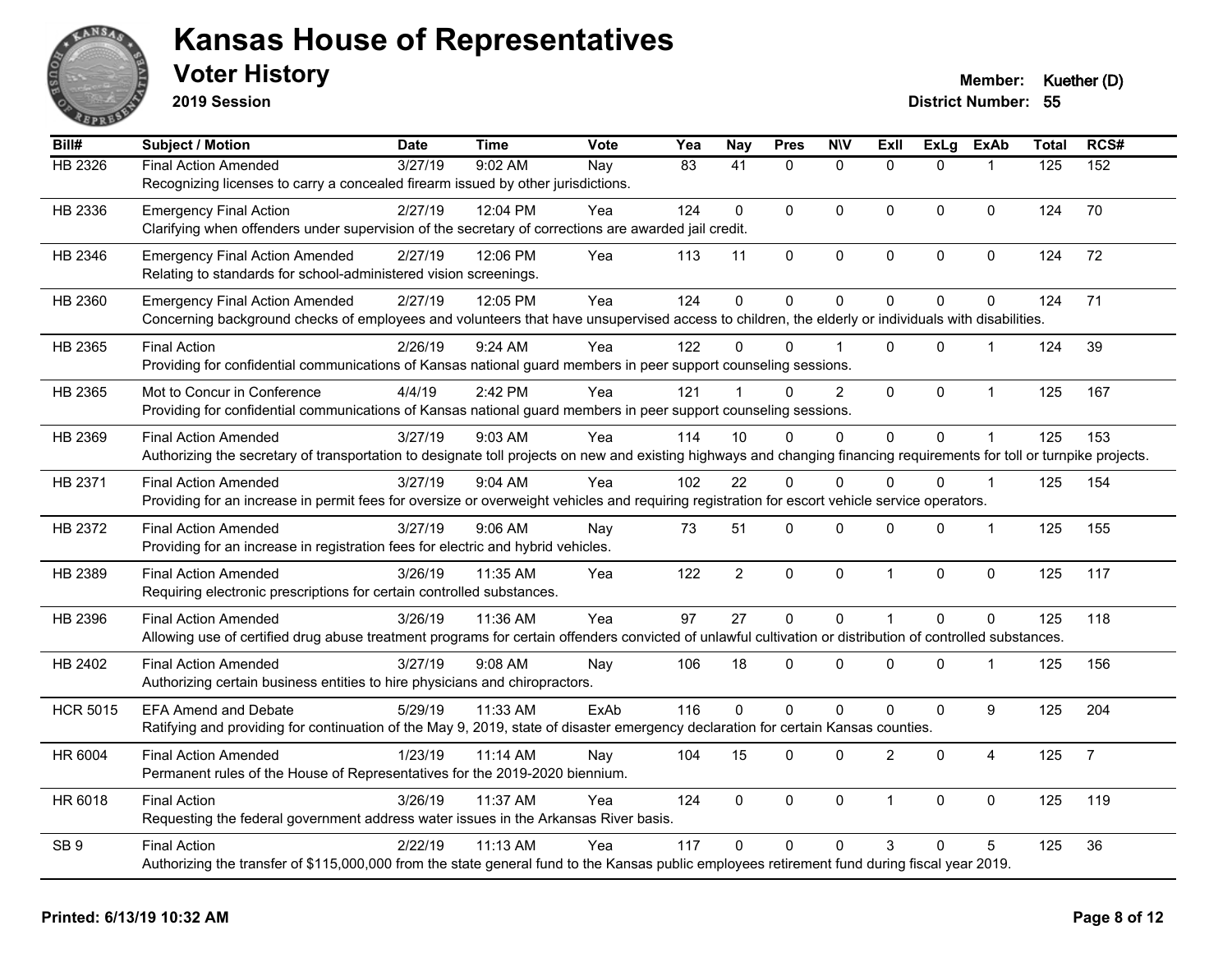

**2019 Session**

| Bill#        | <b>Subject / Motion</b>                                                                                                                                                                                                                                                                                                                                                                                                                                                                                                                                                                                                                                                                                                                                                                                                                                                                                                                                                                                                                                                                                                                                                                              | <b>Date</b> | <b>Time</b> | Vote | Yea | <b>Nay</b> | <b>Pres</b> | <b>NIV</b>   | ExII                 | <b>ExLg</b> | <b>ExAb</b>    | <b>Total</b> | RCS# |
|--------------|------------------------------------------------------------------------------------------------------------------------------------------------------------------------------------------------------------------------------------------------------------------------------------------------------------------------------------------------------------------------------------------------------------------------------------------------------------------------------------------------------------------------------------------------------------------------------------------------------------------------------------------------------------------------------------------------------------------------------------------------------------------------------------------------------------------------------------------------------------------------------------------------------------------------------------------------------------------------------------------------------------------------------------------------------------------------------------------------------------------------------------------------------------------------------------------------------|-------------|-------------|------|-----|------------|-------------|--------------|----------------------|-------------|----------------|--------------|------|
| <b>SB 15</b> | <b>Final Action Amended</b>                                                                                                                                                                                                                                                                                                                                                                                                                                                                                                                                                                                                                                                                                                                                                                                                                                                                                                                                                                                                                                                                                                                                                                          | 3/26/19     | 11:39 AM    | Yea  | 124 | $\Omega$   | $\Omega$    | $\Omega$     | $\overline{1}$       | $\Omega$    | $\Omega$       | 125          | 120  |
|              | Amending the definition of "service-connected" in the Kansas police and firemen's retirement system.                                                                                                                                                                                                                                                                                                                                                                                                                                                                                                                                                                                                                                                                                                                                                                                                                                                                                                                                                                                                                                                                                                 |             |             |      |     |            |             |              |                      |             |                |              |      |
| <b>SB 15</b> | Motion to adopt CCR                                                                                                                                                                                                                                                                                                                                                                                                                                                                                                                                                                                                                                                                                                                                                                                                                                                                                                                                                                                                                                                                                                                                                                                  | 4/4/19      | 2:45 PM     | Yea  | 122 |            | 0           |              | $\mathbf{0}$         | $\Omega$    | 1              | 125          | 168  |
|              | Amending public health provisions relating to behavioral sciences regulatory board professional licensure, naturopathic doctor scope of practice and adult care home<br>licensure and receivership.                                                                                                                                                                                                                                                                                                                                                                                                                                                                                                                                                                                                                                                                                                                                                                                                                                                                                                                                                                                                  |             |             |      |     |            |             |              |                      |             |                |              |      |
| <b>SB 16</b> | <b>Final Action Sub Bill</b>                                                                                                                                                                                                                                                                                                                                                                                                                                                                                                                                                                                                                                                                                                                                                                                                                                                                                                                                                                                                                                                                                                                                                                         | 3/26/19     | 11:57 AM    | Nay  | 63  | 61         | 0           | 0            |                      | 0           | 0              | 125          | 121  |
|              | House Substitute for SB 16 by Committee on K-12 Education Budget - Making appropriations for the department of education for FY 2020 and FY 2021 in response to<br>litigation; increasing BASE aid for certain school years; and other amendments related to education.                                                                                                                                                                                                                                                                                                                                                                                                                                                                                                                                                                                                                                                                                                                                                                                                                                                                                                                              |             |             |      |     |            |             |              |                      |             |                |              |      |
| <b>SB 16</b> | Motion to adopt CCR                                                                                                                                                                                                                                                                                                                                                                                                                                                                                                                                                                                                                                                                                                                                                                                                                                                                                                                                                                                                                                                                                                                                                                                  | 4/4/19      | 3:43 PM     | Yea  | 76  | 47         | 0           | $\mathbf{1}$ | $\mathbf{0}$         | $\Omega$    | $\mathbf{1}$   | 125          | 170  |
|              | House Substitute for SB 16 by Committee on K-12 Education Budget - Making appropriations for the department of education for FY 2020 and FY 2021 in response to<br>litigation; increasing BASE aid for certain school years; and other amendments related to education.                                                                                                                                                                                                                                                                                                                                                                                                                                                                                                                                                                                                                                                                                                                                                                                                                                                                                                                              |             |             |      |     |            |             |              |                      |             |                |              |      |
| <b>SB 17</b> | <b>Final Action</b>                                                                                                                                                                                                                                                                                                                                                                                                                                                                                                                                                                                                                                                                                                                                                                                                                                                                                                                                                                                                                                                                                                                                                                                  | 3/13/19     | 11:23 AM    | Yea  | 101 | 22         | 0           | $\mathbf 0$  | $\mathbf 0$          | 0           | $\mathbf{1}$   | 124          | 85   |
|              | Requiring class M driver's licenses when operating a motorcycle registered under a temporary permit.                                                                                                                                                                                                                                                                                                                                                                                                                                                                                                                                                                                                                                                                                                                                                                                                                                                                                                                                                                                                                                                                                                 |             |             |      |     |            |             |              |                      |             |                |              |      |
| <b>SB 18</b> | <b>Final Action Amended</b>                                                                                                                                                                                                                                                                                                                                                                                                                                                                                                                                                                                                                                                                                                                                                                                                                                                                                                                                                                                                                                                                                                                                                                          | 3/26/19     | 11:59 AM    | Yea  | 124 | $\Omega$   | 0           | $\mathbf 0$  | $\mathbf{1}$         | $\mathbf 0$ | $\mathbf 0$    | 125          | 122  |
|              | Providing a process for the attorney general to enter into diversion agreements.                                                                                                                                                                                                                                                                                                                                                                                                                                                                                                                                                                                                                                                                                                                                                                                                                                                                                                                                                                                                                                                                                                                     |             |             |      |     |            |             |              |                      |             |                |              |      |
| <b>SB 18</b> | Motion to adopt CCR                                                                                                                                                                                                                                                                                                                                                                                                                                                                                                                                                                                                                                                                                                                                                                                                                                                                                                                                                                                                                                                                                                                                                                                  | 4/5/19      | 10:33 AM    | Yea  | 123 | $\Omega$   | 0           | $\Omega$     | $\Omega$             | 0           | $\overline{2}$ | 125          | 171  |
|              | Providing a process for the attorney general to enter into diversion agreements; authorizing certain entities to access a criminal defendant's presentence investigation<br>report; amending the crime of counterfeiting currency; clarifying the definition of comparable offense under the Kansas criminal code, the timing of claiming error on<br>appeal, and the grounds for a motion to correct an illegal sentence; allowing use of certified drug abuse treatment programs for certain offenders convicted of unlawful<br>cultivation or distribution of controlled substances; amending available sanctions for violation of condition of postrelease supervision; increasing criminal penalties for<br>abuse of a child and involuntary manslaughter when the victim is under 6 years of age and making a presumption of unfitness against any parent convicted of either<br>crime; exempting certain victims from being considered an aggressor or participant as a mitigating factor when considering a departure sentence; requiring law<br>enforcement officers to provide information about timing of release from custody when an arrest is made following a domestic violence call. |             |             |      |     |            |             |              |                      |             |                |              |      |
| <b>SB 20</b> | <b>Final Action Amended</b><br>Extending the judicial branch surcharge to fund the costs of non-judicial personnel.                                                                                                                                                                                                                                                                                                                                                                                                                                                                                                                                                                                                                                                                                                                                                                                                                                                                                                                                                                                                                                                                                  | 3/26/19     | 12:00 PM    | Yea  | 118 | 6          | $\Omega$    | $\Omega$     | $\blacktriangleleft$ | 0           | $\mathbf 0$    | 125          | 123  |
| <b>SB 20</b> | Motion to adopt CCR                                                                                                                                                                                                                                                                                                                                                                                                                                                                                                                                                                                                                                                                                                                                                                                                                                                                                                                                                                                                                                                                                                                                                                                  | 4/4/19      | 2:49 PM     | Yea  | 120 | 3          | 0           | 1            | $\mathbf 0$          | $\Omega$    | 1              | 125          | 169  |
|              | Extending the judicial branch surcharge to fund the costs of non-judicial personnel; extending recognition of tribal court judgments pursuant to supreme court rules.                                                                                                                                                                                                                                                                                                                                                                                                                                                                                                                                                                                                                                                                                                                                                                                                                                                                                                                                                                                                                                |             |             |      |     |            |             |              |                      |             |                |              |      |
| <b>SB 22</b> | <b>Final Action Amended</b>                                                                                                                                                                                                                                                                                                                                                                                                                                                                                                                                                                                                                                                                                                                                                                                                                                                                                                                                                                                                                                                                                                                                                                          | 3/8/19      | 8:46 AM     | Nay  | 76  | 43         | 0           | $\Omega$     | $\Omega$             |             | 4              | 124          | 79   |
|              | Kansas itemized deductions, election, providing for deferred foreign income, global intangible low-taxed income, business interest, capital contributions and FDIC<br>premiums income tax modifications; sales and compensating use tax, imposition of tax, nexus, remote sellers, marketplace facilitators, rate of tax on food and food<br>ingredients.                                                                                                                                                                                                                                                                                                                                                                                                                                                                                                                                                                                                                                                                                                                                                                                                                                            |             |             |      |     |            |             |              |                      |             |                |              |      |
| <b>SB 25</b> | <b>Final Action Sub Bill</b>                                                                                                                                                                                                                                                                                                                                                                                                                                                                                                                                                                                                                                                                                                                                                                                                                                                                                                                                                                                                                                                                                                                                                                         | 3/26/19     | 12:04 PM    | Nay  | 99  | 25         | 0           | $\Omega$     | $\overline{1}$       | $\Omega$    | $\Omega$       | 125          | 124  |
|              | House Substitute for SB 25 by Committee on Appropriations - Appropriations for FY 2019, FY 2020, FY 2021 and FY 2022 for various sate agencies.                                                                                                                                                                                                                                                                                                                                                                                                                                                                                                                                                                                                                                                                                                                                                                                                                                                                                                                                                                                                                                                      |             |             |      |     |            |             |              |                      |             |                |              |      |
| <b>SB 25</b> | Motion to Adopt CCR                                                                                                                                                                                                                                                                                                                                                                                                                                                                                                                                                                                                                                                                                                                                                                                                                                                                                                                                                                                                                                                                                                                                                                                  | 5/3/19      | 10:30 PM    | Nay  | 42  | 81         | 0           |              | $\Omega$             | 0           |                | 125          | 194  |
|              | House Substitute for SB 25 by Committee on Appropriations - Appropriations for FY 2019, FY 2020, FY 2021 and FY 2022 for various sate agencies.                                                                                                                                                                                                                                                                                                                                                                                                                                                                                                                                                                                                                                                                                                                                                                                                                                                                                                                                                                                                                                                      |             |             |      |     |            |             |              |                      |             |                |              |      |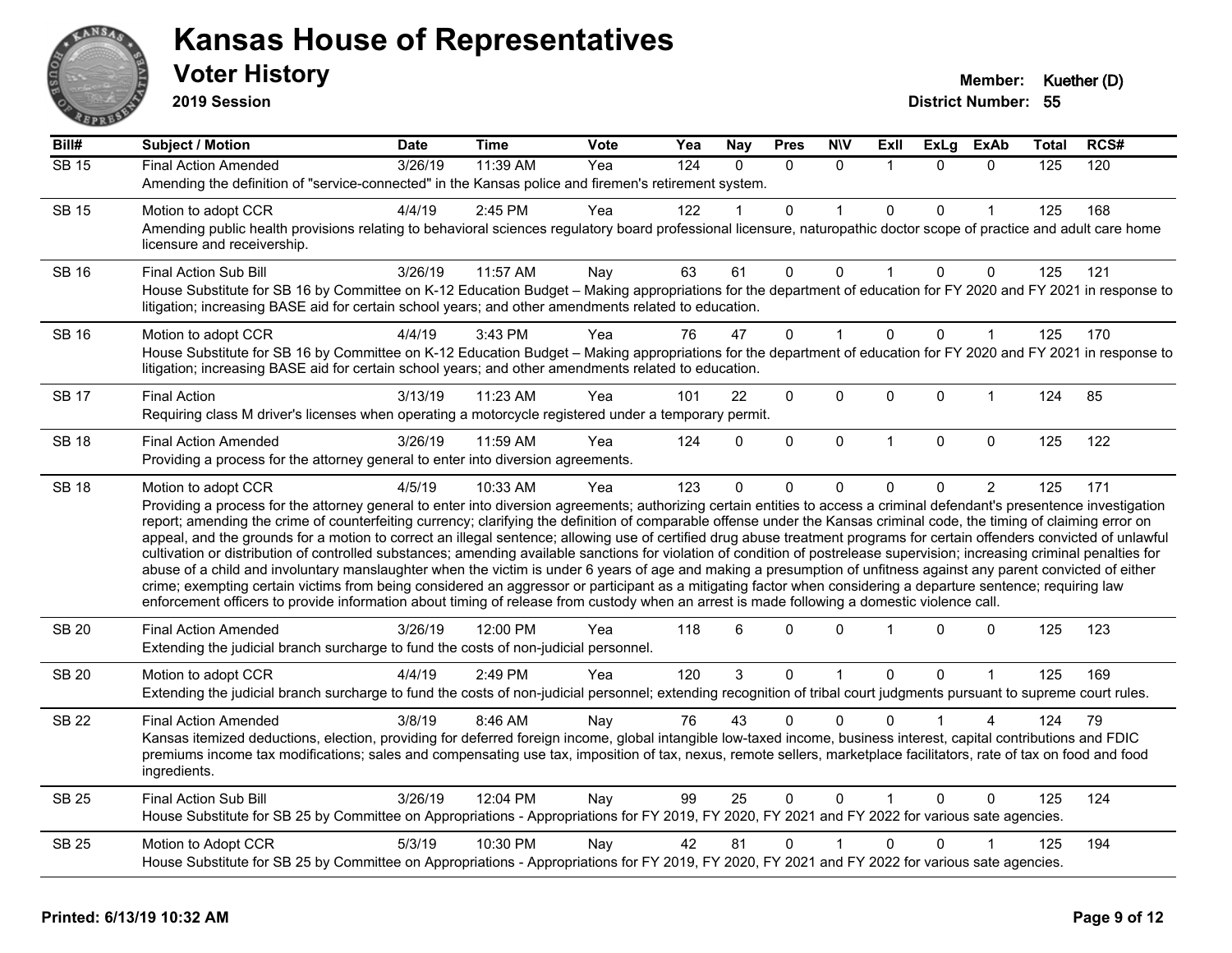

**2019 Session**

**Voter History Member: Kuether (D)** 

| Bill#        | <b>Subject / Motion</b>                                                                                                                                                                             | <b>Date</b> | <b>Time</b> | <b>Vote</b> | Yea | <b>Nay</b>     | <b>Pres</b> | <b>NIV</b>     | <b>ExII</b>    | <b>ExLg</b>  | <b>ExAb</b>    | <b>Total</b>     | RCS# |
|--------------|-----------------------------------------------------------------------------------------------------------------------------------------------------------------------------------------------------|-------------|-------------|-------------|-----|----------------|-------------|----------------|----------------|--------------|----------------|------------------|------|
| <b>SB 25</b> | Motion to adopt CCR                                                                                                                                                                                 | 5/4/19      | 8:50 PM     | Nay         | 79  | 45             | $\Omega$    | $\Omega$       | $\Omega$       | $\Omega$     |                | $\overline{125}$ | 195  |
|              | House Substitute for SB 25 by Committee on Appropriations - Appropriations for FY 2019, FY 2020, FY 2021 and FY 2022 for various sate agencies.                                                     |             |             |             |     |                |             |                |                |              |                |                  |      |
| <b>SB 25</b> | Consideration of Veto                                                                                                                                                                               | 5/29/19     | 1:35 PM     | ExAb        | 86  | 30             | $\Omega$    | $\Omega$       | $\Omega$       | $\mathbf{0}$ | 9              | 125              | 206  |
|              | House Substitute for SB 25 by Committee on Appropriations - Appropriations for FY 2019, FY 2020, FY 2021 and FY 2022 for various sate agencies.                                                     |             |             |             |     |                |             |                |                |              |                |                  |      |
| <b>SB 28</b> | <b>Final Action Amended</b>                                                                                                                                                                         | 3/26/19     | 12:05 PM    | Yea         | 123 | $\overline{1}$ | $\Omega$    | $\mathbf{0}$   | $\overline{1}$ | $\Omega$     | 0              | 125              | 125  |
|              | Updating the expiration date of risk-based capital instructions.                                                                                                                                    |             |             |             |     |                |             |                |                |              |                |                  |      |
| <b>SB 28</b> | Motion to adopt CCR                                                                                                                                                                                 | 5/5/19      | 12:16 AM    | Yea         | 87  | 36             | 0           | $\overline{2}$ | $\mathbf{0}$   | $\Omega$     | $\Omega$       | 125              | 199  |
|              | Creating an affirmative defense to the crime of possession of a controlled substance for possession of certain medical treatments; amending podiatrist qualifications.                              |             |             |             |     |                |             |                |                |              |                |                  |      |
| SB 39        | <b>Final Action</b>                                                                                                                                                                                 | 3/13/19     | 11:24 AM    | Yea         | 122 | $\mathbf{1}$   | $\Omega$    | 0              | $\Omega$       | 0            | $\mathbf{1}$   | 124              | 86   |
|              | Compensation for warranty services under the vehicle dealers and manufacturers licensing act.                                                                                                       |             |             |             |     |                |             |                |                |              |                |                  |      |
| <b>SB40</b>  | <b>Final Action</b>                                                                                                                                                                                 | 3/20/19     | 11:28 AM    | Yea         | 123 | $\mathbf{0}$   | $\mathbf 0$ | $\pmb{0}$      | $\mathbf 0$    | 0            | $\overline{2}$ | 125              | 89   |
|              | Removing expired warning provision for approach of an emergency vehicle traffic violation.                                                                                                          |             |             |             |     |                |             |                |                |              |                |                  |      |
| <b>SB 41</b> | <b>Final Action</b>                                                                                                                                                                                 | 3/20/19     | 11:36 AM    | Yea         | 109 | 14             | $\Omega$    | $\Omega$       | $\mathbf{0}$   | $\Omega$     | $\overline{2}$ | 125              | 90   |
|              | Clarifying that a violation of the statute requiring seat belt use is a traffic infraction.                                                                                                         |             |             |             |     |                |             |                |                |              |                |                  |      |
| <b>SB 53</b> | <b>Final Action Amended</b>                                                                                                                                                                         | 3/26/19     | 12:07 PM    | Yea         | 88  | 36             | 0           | $\mathbf 0$    | $\mathbf{1}$   | 0            | $\mathbf 0$    | 125              | 126  |
|              | Designating the official red and white wine grapes of Kansas.                                                                                                                                       |             |             |             |     |                |             |                |                |              |                |                  |      |
| <b>SB 53</b> | Motion to adopt CCR                                                                                                                                                                                 | 5/5/19      | 12:20 AM    | Yea         | 123 | 0              | 0           | $\overline{2}$ | $\mathbf 0$    | 0            | $\mathbf 0$    | 125              | 200  |
|              | Updating certain emergency medical services-related statutes.                                                                                                                                       |             |             |             |     |                |             |                |                |              |                |                  |      |
| <b>SB 59</b> | <b>Final Action</b>                                                                                                                                                                                 | 3/20/19     | 11:38 AM    | Yea         | 115 | 8              | $\Omega$    | $\mathbf 0$    | $\mathbf{0}$   | $\Omega$     | $\overline{2}$ | 125              | 91   |
|              | Eudora community library district act.                                                                                                                                                              |             |             |             |     |                |             |                |                |              |                |                  |      |
| <b>SB 60</b> | <b>Final Action</b>                                                                                                                                                                                 | 3/26/19     | 12:08 PM    | Yea         | 107 | 17             | 0           | $\mathbf 0$    | $\overline{1}$ | 0            | $\mathbf 0$    | 125              | 127  |
|              | Amending Kansas real estate commission licensing provisions for brokers and sales persons.                                                                                                          |             |             |             |     |                |             |                |                |              |                |                  |      |
| SB 63        | <b>Final Action Amended</b>                                                                                                                                                                         | 3/26/19     | 12:09 PM    | Yea         | 124 | 0              | 0           | $\pmb{0}$      | $\overline{1}$ | 0            | $\mathbf 0$    | 125              | 128  |
|              | Allowing cities to authorize the use of transportation network company signs in vehicles.                                                                                                           |             |             |             |     |                |             |                |                |              |                |                  |      |
| SB 63        |                                                                                                                                                                                                     | 4/5/19      | 3:31 PM     |             | 101 | 20             | $\Omega$    | $\Omega$       | $\Omega$       | $\Omega$     | $\overline{4}$ | 125              | 184  |
|              | Motion to adopt CCR<br>Allowing lighting devices in transportation network company vehicles; regulating the operation of electric-assisted scooters; allowing for the installation of certain light |             |             | Nay         |     |                |             |                |                |              |                |                  |      |
|              | screening material on windshields; allowing all-terrain and work-site utility vehicles to operate on a federal or state highway; requiring vehicles to stop for on-track train                      |             |             |             |     |                |             |                |                |              |                |                  |      |
|              | equipment                                                                                                                                                                                           |             |             |             |     |                |             |                |                |              |                |                  |      |
| SB 66        | <b>Final Action Amended</b>                                                                                                                                                                         | 3/26/19     | 12:10 PM    | Yea         | 123 | $\mathbf{1}$   | $\Omega$    | $\Omega$       | $\overline{1}$ | $\Omega$     | $\mathbf{0}$   | 125              | 129  |
|              | Exempting certain domestic insurers from filing enterprise risk reports.                                                                                                                            |             |             |             |     |                |             |                |                |              |                |                  |      |
| SB 67        | <b>Final Action Amended</b>                                                                                                                                                                         | 3/26/19     | 12:11 PM    | Yea         | 124 | 0              | 0           | 0              | $\mathbf 1$    | 0            | $\mathbf 0$    | 125              | 130  |
|              | Requiring notification to patients that the effects of a medication abortion may be reversible.                                                                                                     |             |             |             |     |                |             |                |                |              |                |                  |      |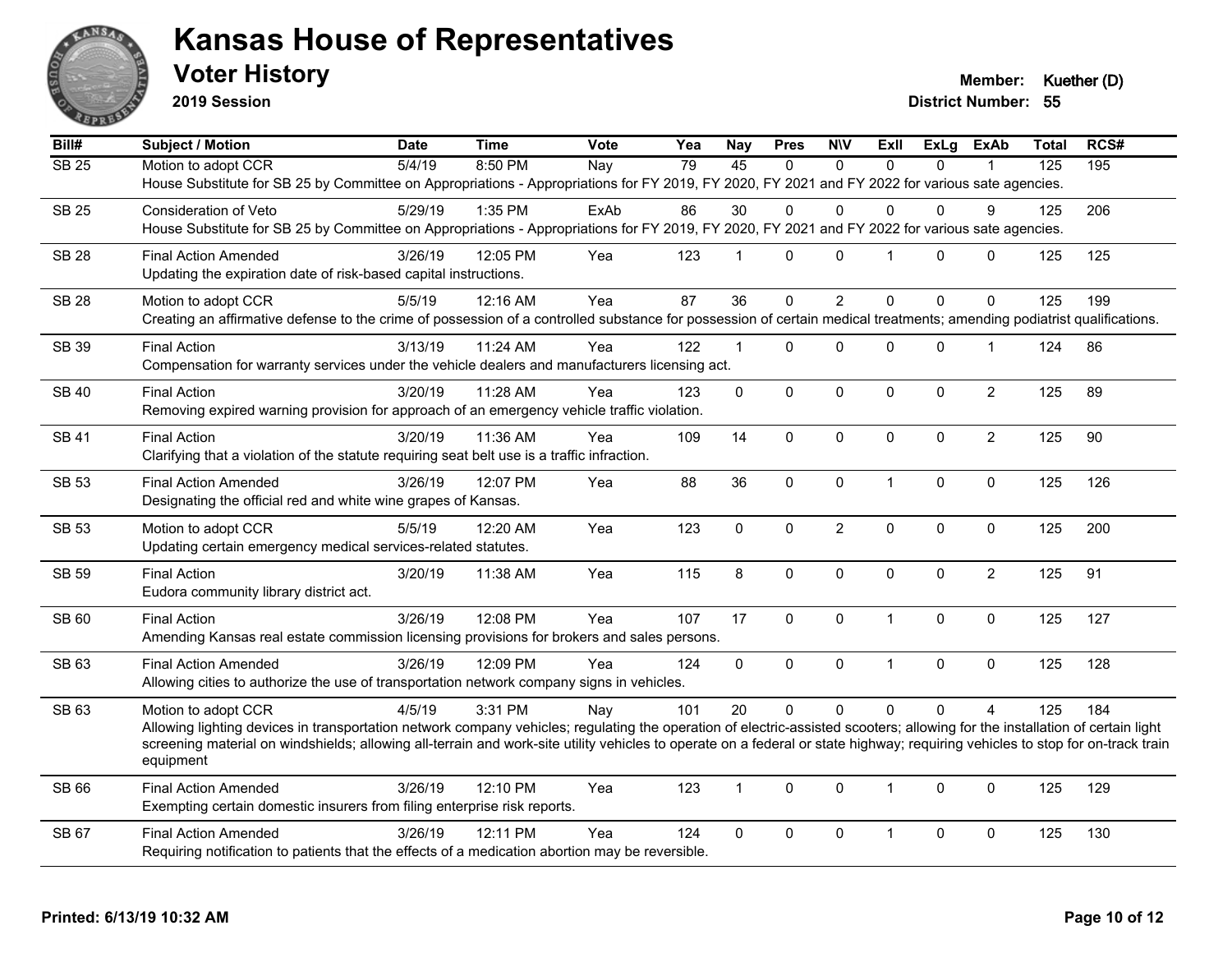

**2019 Session**

| Bill#         | <b>Subject / Motion</b>                                                                                                                                                                                                                                                                          | <b>Date</b> | <b>Time</b> | Vote | Yea | <b>Nay</b>      | <b>Pres</b>  | <b>NIV</b>   | <b>ExII</b>          | <b>ExLg</b>  | <b>ExAb</b>    | <b>Total</b> | RCS# |
|---------------|--------------------------------------------------------------------------------------------------------------------------------------------------------------------------------------------------------------------------------------------------------------------------------------------------|-------------|-------------|------|-----|-----------------|--------------|--------------|----------------------|--------------|----------------|--------------|------|
| <b>SB 67</b>  | Motion to adopt CCR<br>Requiring notification to patients that the effects of a medication abortion may be reversible.                                                                                                                                                                           | 4/5/19      | 5:24 PM     | Nay  | 85  | $\overline{35}$ | $\Omega$     | $\Omega$     | $\Omega$             | $\Omega$     | 5              | 125          | 188  |
| SB 67         | Consideration of Veto<br>Requiring notification to patients that the effects of a medication abortion may be reversible.                                                                                                                                                                         | 5/1/19      | 1:02 PM     | Nav  | 82  | 43              | $\Omega$     | $\mathbf{0}$ | $\Omega$             | $\Omega$     | $\Omega$       | 125          | 190  |
| <b>SB 68</b>  | <b>Final Action</b><br>Prohibiting cities from requiring a valid contract franchise ordinance for the provision of wireless telecommunications services.                                                                                                                                         | 3/26/19     | 12:13 PM    | Yea  | 112 | 12              | $\pmb{0}$    | $\pmb{0}$    | 1                    | $\Omega$     | $\Omega$       | 125          | 131  |
| SB 69         | <b>Final Action Amended</b><br>Substitute for SB 69 by Committee on Utilities - Requiring an electric rate study of certain electric utilities.                                                                                                                                                  | 3/26/19     | 12:15 PM    | Nay  | 117 |                 | 0            | $\mathbf{0}$ | $\mathbf 1$          | $\Omega$     | $\Omega$       | 125          | 132  |
| <b>SB70</b>   | <b>Final Action Amended</b><br>Allowing for temporary permits for the selling and serving of alcoholic liquor.                                                                                                                                                                                   | 3/27/19     | 9:09 AM     | Yea  | 119 | 5               | $\Omega$     | $\pmb{0}$    | 0                    | 0            | $\mathbf{1}$   | 125          | 157  |
| <b>SB 70</b>  | Motion to adopt CCR<br>Alcoholic liquor amendments relating to temporary permits, delivery of alcoholic liquors to consumers, common consumption areas and producer permits.                                                                                                                     | 4/5/19      | 11:02 AM    | Yea  | 119 | $\overline{4}$  | $\mathbf 0$  | $\mathbf 0$  | $\Omega$             | $\mathbf 0$  | $\overline{2}$ | 125          | 173  |
| <b>SB 71</b>  | <b>Final Action</b><br>Eliminating the expiration of the postsecondary technical education authority and requiring a report to the legislature.                                                                                                                                                  | 3/26/19     | 12:16 PM    | Yea  | 123 |                 | $\Omega$     | $\Omega$     | $\blacktriangleleft$ | $\Omega$     | $\mathbf{0}$   | 125          | 133  |
| <b>SB77</b>   | <b>Final Action Amended</b><br>Requiring the department for children and families to offer services to children with problem sexual behavior and to such child's family.                                                                                                                         | 3/26/19     | 12:17 PM    | Yea  | 124 | $\Omega$        | $\Omega$     | $\mathbf{0}$ | $\blacktriangleleft$ | $\Omega$     | $\mathbf{0}$   | 125          | 134  |
| <b>SB78</b>   | <b>Final Action Amended</b><br>Regulating assignment of rights or benefits to a residential contractor under a property and casualty insurance policy insuring residential real estate.                                                                                                          | 3/26/19     | 12:18 PM    | Yea  | 123 |                 | $\Omega$     | $\Omega$     |                      | $\Omega$     | $\Omega$       | 125          | 135  |
| <b>SB78</b>   | Motion to Adopt CCR<br>Regulating assignment of rights or benefits to a residential contractor under a property and casualty insurance policy insuring residential real estate; enacting housing<br>protections for victims of domestic violence, sexual assault, human trafficking or stalking. | 4/5/19      | 10:50 AM    | Yea  | 100 | 23              | $\Omega$     | $\Omega$     | $\Omega$             | $\Omega$     | 2              | 125          | 172  |
| SB 82         | <b>Final Action</b><br>Updating the state banking code.                                                                                                                                                                                                                                          | 3/26/19     | 12:19 PM    | Yea  | 124 | $\mathbf{0}$    | $\Omega$     | $\mathbf 0$  | $\overline{1}$       | $\Omega$     | $\mathbf 0$    | 125          | 136  |
| SB 90         | <b>Final Action</b><br>Extending the tax credit under the center for entrepreneurship act to financial institutions and increasing the annual tax credit limit for all contributors.                                                                                                             | 3/26/19     | 12:20 PM    | Yea  | 122 | $\overline{2}$  | $\mathbf{0}$ | $\Omega$     | $\mathbf{1}$         | $\Omega$     | $\mathbf 0$    | 125          | 137  |
| <b>SB 94</b>  | <b>Final Action</b><br>Establishing a minimum course duration for motor vehicle accident prevention courses.                                                                                                                                                                                     | 3/26/19     | 12:22 PM    | Yea  | 120 | 4               | 0            | $\mathbf 0$  | $\mathbf{1}$         | 0            | $\pmb{0}$      | 125          | 138  |
| <b>SB 97</b>  | <b>Final Action</b><br>Division of vehicles registering fleet vehicles.                                                                                                                                                                                                                          | 3/26/19     | 12:23 PM    | Yea  | 124 | $\Omega$        | $\Omega$     | $\mathbf{0}$ | $\mathbf{1}$         | $\mathbf{0}$ | $\Omega$       | 125          | 139  |
| <b>SB 105</b> | <b>Final Action</b><br>Elections; cities; date for taking office.                                                                                                                                                                                                                                | 3/25/19     | 10:33 AM    | Yea  | 124 | $\Omega$        | $\Omega$     | $\pmb{0}$    | $\mathbf{1}$         | $\mathbf{0}$ | $\mathbf 0$    | 125          | 103  |